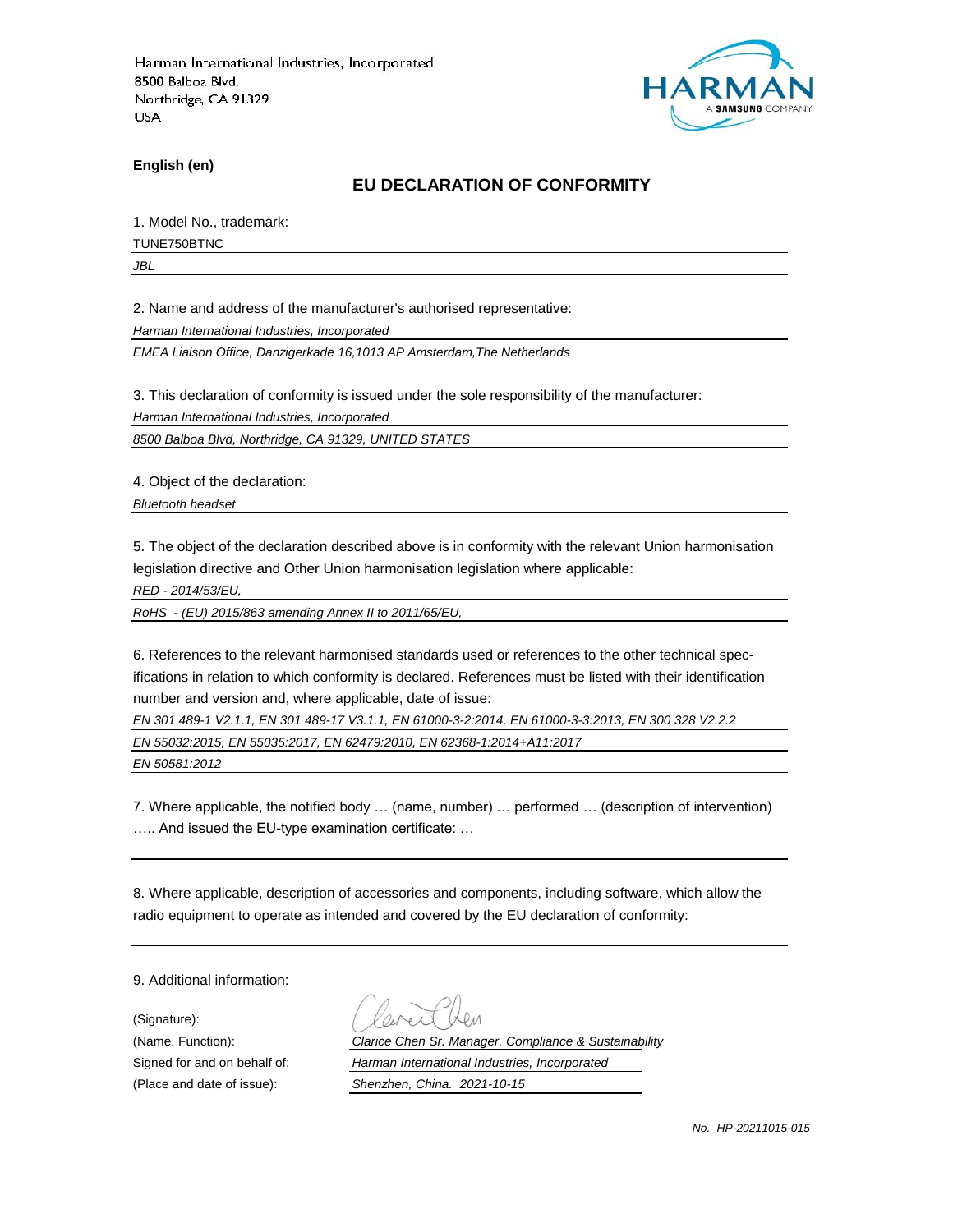

#### **UK DECLARATION OF CONFORMITY**

1. Model No., trademark: *TUNE750BTNC*

*JBL*

2. Name and address of the manufacturer's authorised representative:

*Harman International Industries, Incorporated*

*Ground Floor, Westside 2, London Road, Apsley, Hemel Hempstead, Hertfordshire, HP3 9TD, United Kingdom.*

3. This declaration of conformity is issued under the sole responsibility of the manufacturer: *Harman International Industries, Incorporated 8500 Balboa Blvd, Northridge, CA 91329, UNITED STATES*

4. Object of the declaration:

*Bluetooth headset*

5. The object of the declaration described above is in conformity with the relevant Union harmonisation legislation directive and Other Union harmonisation legislation where applicable:

*Radio Equipment Regulations 2017*

*The Restriction of the Use of Certain Hazardous Substances in Electrical and Electronic Equipment Regulations 2012*

6. References to the relevant harmonised standards used or references to the other technical specifications in relation to which conformity is declared. References must be listed with their identification number and version and, where applicable, date of issue:

*EN 301 489-1 V2.1.1, EN 301 489-17 V3.1.1, EN 61000-3-2:2014, EN 61000-3-3:2013, EN 300 328 V2.2.2 EN 55032:2015, EN 55035:2017, EN 62479:2010, EN 62368-1:2014+A11:2017 EN 50581:2012*

7. Where applicable, the notified body … (name, number) … performed … (description of intervention) ….. And issued the EU-type examination certificate: …

8. Where applicable, description of accessories and components, including software, which allow the radio equipment to operate as intended and covered by the EU declaration of conformity:

9. Additional information:

(Signature):

(Name. Function): *Clarice Chen Sr. Manager. Compliance & Sustainability* Signed for and on behalf of: *Harman International Industries, Incorporated* (Place and date of issue): *Shenzhen, China. 2021-10-15*

*No. HP-20211015-015*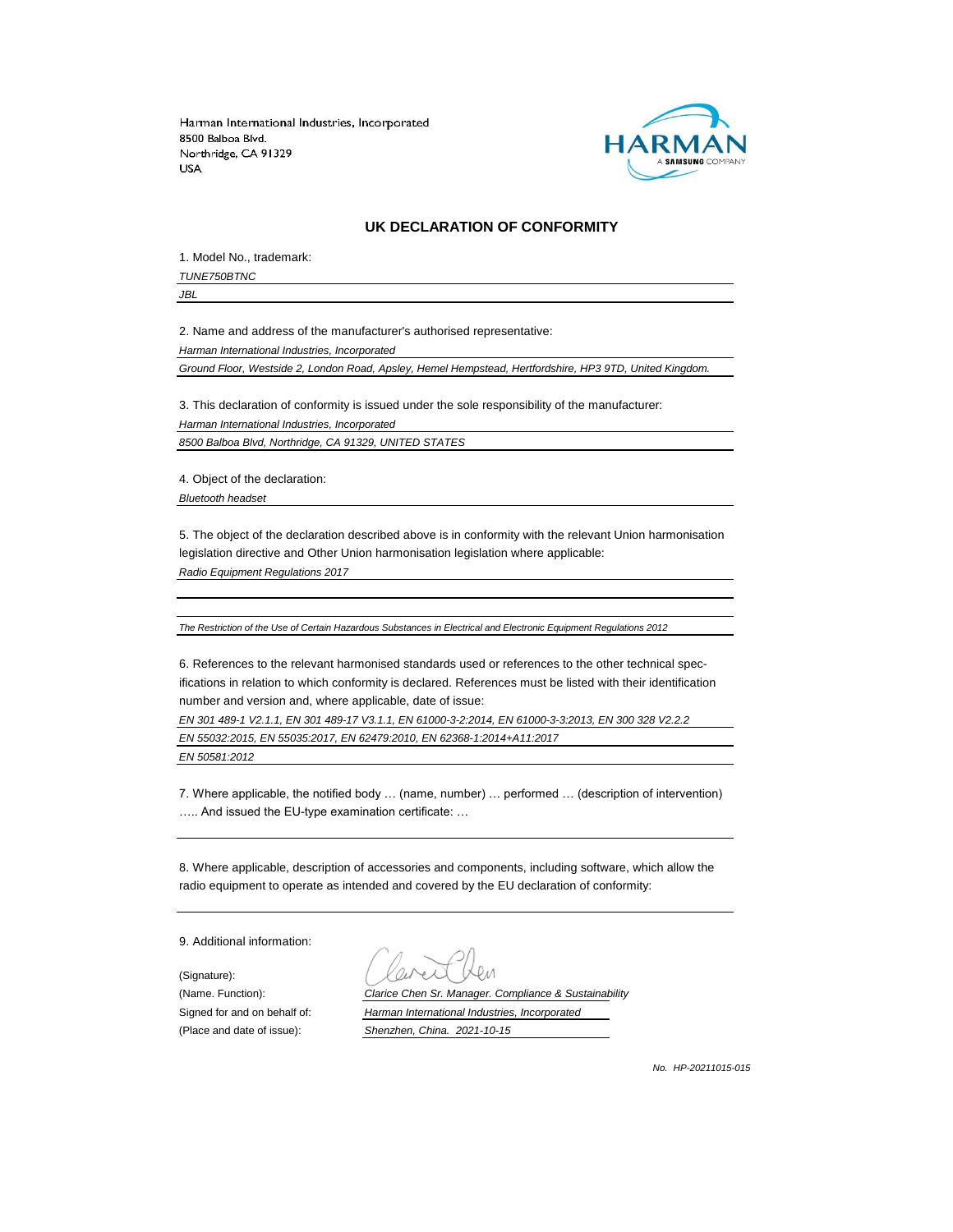

**Български (bg)**

#### **ЕС ДЕКЛАРАЦИЯ ЗА СЪОТВЕТСТВИЕ**

1.Модел No., търговска марка :

TUNE750BTNC

*JBL*

2. Име и адрес на производителя или на неговия упълномощен представител:

*Harman International Industries, Incorporated*

*EMEA Liaison Office, Danzigerkade 16,1013 AP Amsterdam,The Netherlands*

3. Настоящата декларация за съответствие е издадена на отговорността на производителя:

*Harman International Industries, Incorporated*

*8500 Balboa Blvd, Northridge, CA 91329, UNITED STATES*

4. Предмет на декларацията:

*Bluetooth headset*

5. Предметът на декларацията, описан по-горе, отговаря на съответното законодателство на Съюза за хармонизация Директива и Друго законодателство на Съюза за хармонизация, когато е приложимо: *RED - 2014/53/EU,*

*RoHS - (EU) 2015/863 amending Annex II to 2011/65/EU,*

6. Позоваване на използваните хармонизирани стандарти или позоваване на други технически спецификации, по отно отношение на които се декларира съответствие.При позоваването трябва да се посочва техният идентификационен номер и версията им и,ако е приложимо,дата на издаване: *EN 301 489-1 V2.1.1, EN 301 489-17 V3.1.1, EN 61000-3-2:2014, EN 61000-3-3:2013, EN 300 328 V2.2.2 EN 55032:2015, EN 55035:2017, EN 62479:2010, EN 62368-1:2014+A11:2017 EN 50581:2012*

7. Когато е приложимо, нотифицираният орган… (наименование, номер)… извърши … (описание на извършеното) … и издаде сертификата за ЕС изследване на типа: …

8. Когато е приложимо, описание на принадлежностите и компонентите, включително софтуер, които позволяват на радиосъоръжението да работи по предназначение и които са обхванати от ЕС декларацията за съответствие:

9. Допълнителна информация:

(подпис):

(място и дата на издаване): *Shenzhen, China. 2021-10-15*

aren Chen

(име, длъжност): *Clarice Chen Sr. Manager. Compliance & Sustainability*

Подписано за и от името на: *Harman International Industries, Incorporated*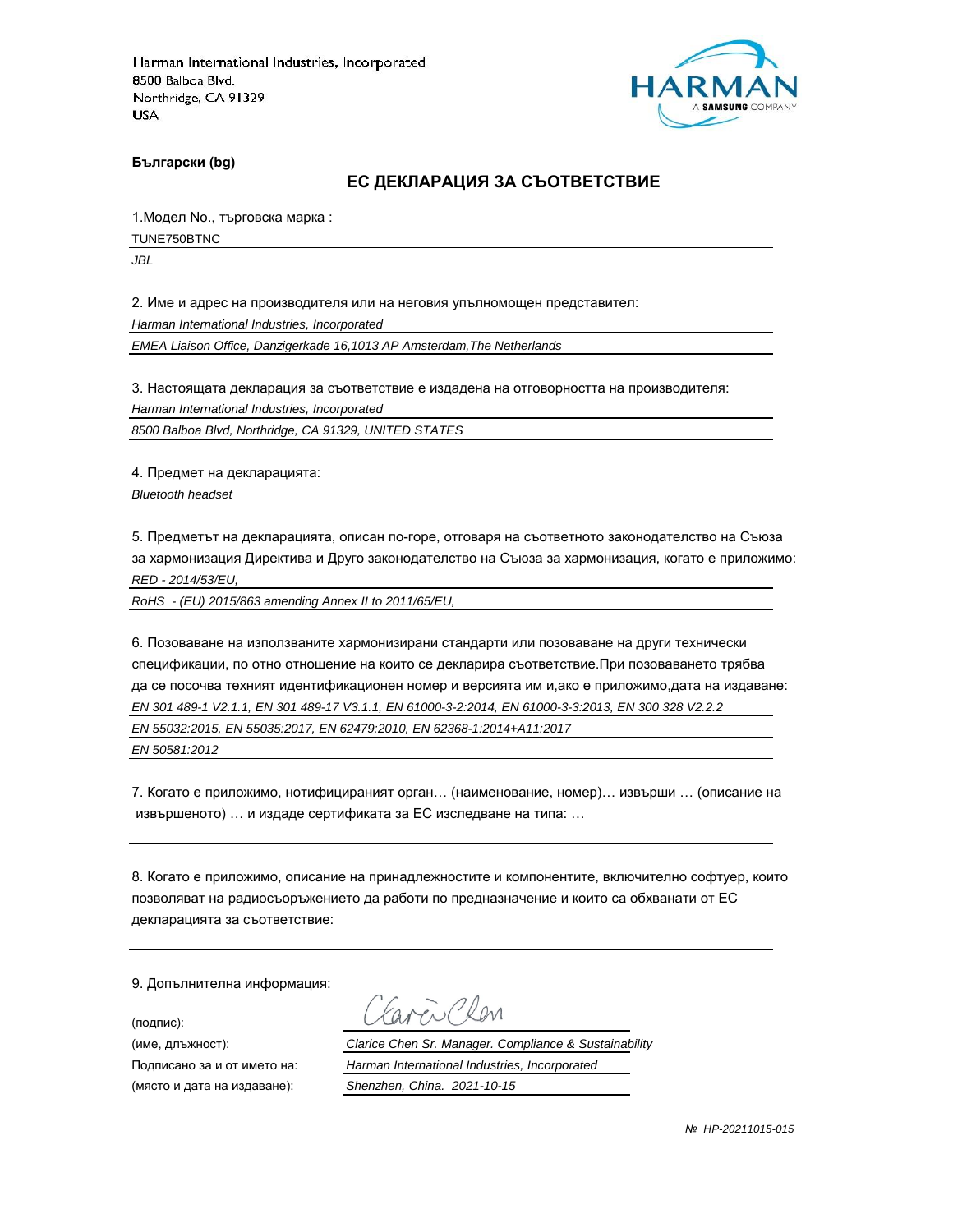

**Deutsch (de)**

# **EU-KONFORMITÄTSERKLÄRUNG**

1. Modell Nr., Handelsmarke:

TUNE750BTNC

*JBL*

2. Name und Anschrift des Herstellers oder seines Bevollmächtigten:

*Harman International Industries, Incorporated*

*EMEA Liaison Office, Danzigerkade 16,1013 AP Amsterdam,The Netherlands*

3. Die alleinige Verantwortung für die Ausstellung dieser Konformitätserklärung trägt der Hersteller:

*Harman International Industries, Incorporated*

*8500 Balboa Blvd, Northridge, CA 91329, UNITED STATES*

4. Gegenstand der Erklärung

*Bluetooth headset*

5. Der oben beschriebene Gegenstand der Erklärung erfüllt die einschlägigen Harmonisierungsrecht -svorschriften der Union Richtlinie und gegebenenfalls weitere Harmonisierungsrechtsvorschriften der Union: *RED - 2014/53/EU,*

*RoHS - (EU) 2015/863 amending Annex II to 2011/65/EU,*

6.Angabe der einschlägigen harmonisierten Normen, die zugrunde gelegt wurden, oder Angabe der anderen technischen Spezifikationen, bezüglich derer die Konformität erklärt wird: Dabei müssen die jeweilige Kennnummer,die angewandte Fassung und gegebenenfalls das Ausgabedatum angegeben werden: *EN 301 489-1 V2.1.1, EN 301 489-17 V3.1.1, EN 61000-3-2:2014, EN 61000-3-3:2013, EN 300 328 V2.2.2 EN 55032:2015, EN 55035:2017, EN 62479:2010, EN 62368-1:2014+A11:2017* 

*EN 50581:2012*

7. Falls zutreffend — Die notifizierte Stelle … (Name, Kennnummer) hat … (Beschreibung ihrer Mitwirkung) … und folgende EU-Baumusterprüfbescheinigung ausgestellt:

8.Falls vorhanden — Beschreibung des Zubehörs und der Bestandteile einschließlich Software,die den bestimmungsgemäßen Betrieb der Funkanlage ermöglichen und von der EU-Konformitätserklärung erfasst werden:

9. Zusatzangaben

(Unterschrift):

(Name, Funktion): *Clarice Chen Sr. Manager. Compliance & Sustainability* Unterzeichnet und im Namen von: *Harman International Industries, Incorporated* (Ort und Datum der Ausstellung): *Shenzhen, China. 2021-10-15*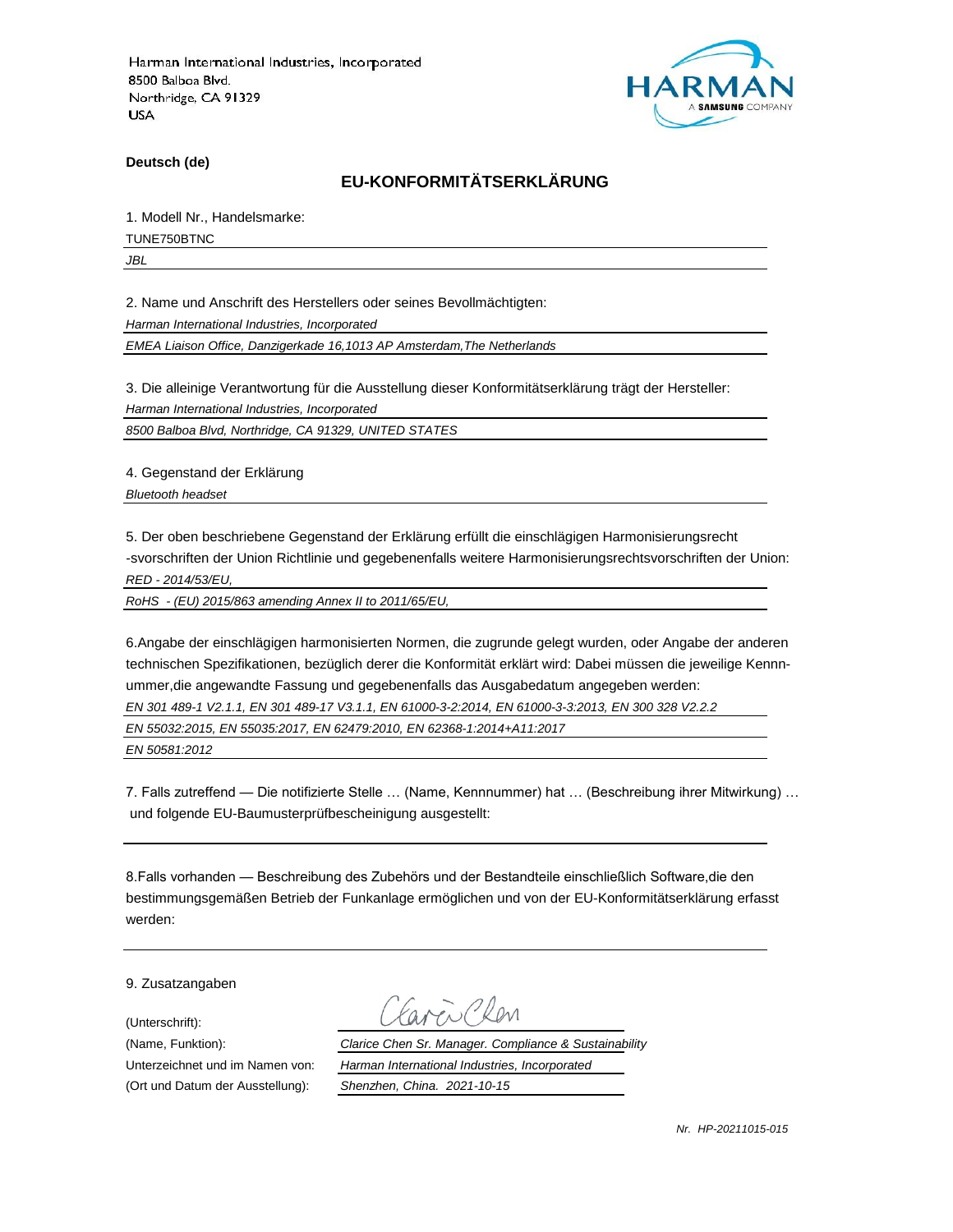

**Hrvatski (hr)**

### **EU IZJAVA O SUKLADNOSTI**

1.Model br.,marka

TUNE750BTNC

*JBL*

2. Ime i adresa proizvođača ili njegovog ovlaštenog zastupnika:

*Harman International Industries, Incorporated*

*EMEA Liaison Office, Danzigerkade 16,1013 AP Amsterdam,The Netherlands*

3. Za izdavanje ove izjave o sukladnosti odgovoran je isključivo proizvođač:

*Harman International Industries, Incorporated*

*8500 Balboa Blvd, Northridge, CA 91329, UNITED STATES*

4. Predmet izjave:

*Bluetooth headset*

5. Prethodno opisani predmet izjave u skladu je s relevantnim zakonodavstvom Unije o usklađivanju i drugim zakonodavstvom Unije o usklađivanju prema potrebi:

*RED - 2014/53/EU,*

*RoHS - (EU) 2015/863 amending Annex II to 2011/65/EU,*

6. Upućivanja na odgovarajuće usklađene norme koje se upotrebljavaju ili upućivanje na druge tehničke specifikacije u odnosu na koje se deklarira sukladnost. Upućivanja moraju biti navedena s identifikacijskim brojem i verzijom te, prema potrebi, datumom izdavanja:

*EN 301 489-1 V2.1.1, EN 301 489-17 V3.1.1, EN 61000-3-2:2014, EN 61000-3-3:2013, EN 300 328 V2.2.2*

*EN 55032:2015, EN 55035:2017, EN 62479:2010, EN 62368-1:2014+A11:2017* 

*EN 50581:2012*

7.Prema potrebi, prijavljeno tijelo ... (naziv, broj) … provelo je … (opis intervencije) … i izdalo potvrdu o EU ispitivanju tipa:

8. Prema potrebi, opis dodatne opreme i sastavnica, uključujući softver, koji omogućuju normalan rad radijske opreme koji je obuhvaćen EU izjavom o sukladnosti:

9. Dodatne informacije:

(potpis):

(ime, funkcija) *Clarice Chen Sr. Manager. Compliance & Sustainability* Potpisano za i u ime: *Harman International Industries, Incorporated* (mjesto i datum izdavanja): *Shenzhen, China. 2021-10-15*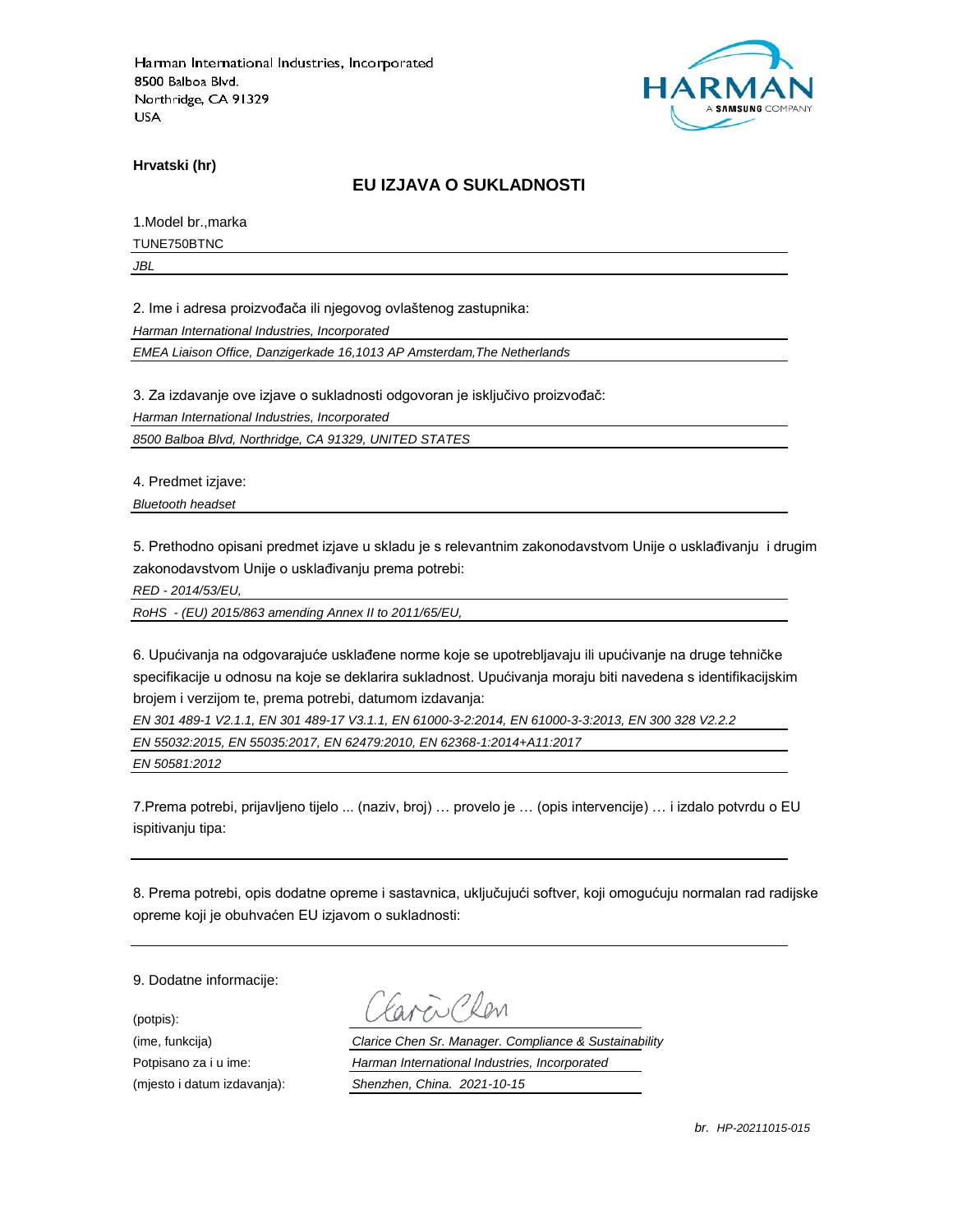

**čeština (cs)**

# **EU PROHLÁŠENÍ O SHODĚ**

1. Model č.,ochranná známka:

TUNE750BTNC

*JBL*

2. Jméno a adresa výrobce nebo jeho zplnomocněného zástupce:

*Harman International Industries, Incorporated*

*EMEA Liaison Office, Danzigerkade 16,1013 AP Amsterdam,The Netherlands*

3. Toto prohlášení o shodě se vydává na výhradní odpovědnost výrobce:

*Harman International Industries, Incorporated*

*8500 Balboa Blvd, Northridge, CA 91329, UNITED STATES*

4. Předmět prohlášení:

*Bluetooth headset*

5. Výše popsaný předmět prohlášení je ve shodě s příslušnými harmonizovanými právními předpisy Unie a náležitých případech další harmonizované právní předpisy Unie:

*RED - 2014/53/EU,*

*RoHS - (EU) 2015/863 amending Annex II to 2011/65/EU,*

6. Odkazy na příslušné harmonizované normy, které byly použity, nebo na jiné technické specifikace, na jejichž základě se shoda prohlašuje. Odkazy se uvedou s jejich identifikačním číslem a verzí a v příslušných případech rovněž s datem vydání:

*EN 301 489-1 V2.1.1, EN 301 489-17 V3.1.1, EN 61000-3-2:2014, EN 61000-3-3:2013, EN 300 328 V2.2.2 EN 55032:2015, EN 55035:2017, EN 62479:2010, EN 62368-1:2014+A11:2017 EN 50581:2012*

7. Případně: oznámený subjekt ... (název, číslo) … provedl … (popis opatření) … a vydal certifikát EU přezkoušení typu:

8.V příslušných případech popis příslušenství a součástí, včetně softwaru, které umožňují zamýšlené fungování rádiového zařízení v souladu s EU prohlášením o shodě:

9. Další informace:

(podpis):

(jméno, funkce): *Clarice Chen Sr. Manager. Compliance & Sustainability* Podepsáno za a jménem: *Harman International Industries, Incorporated* (místo a datum vydání): *Shenzhen, China. 2021-10-15*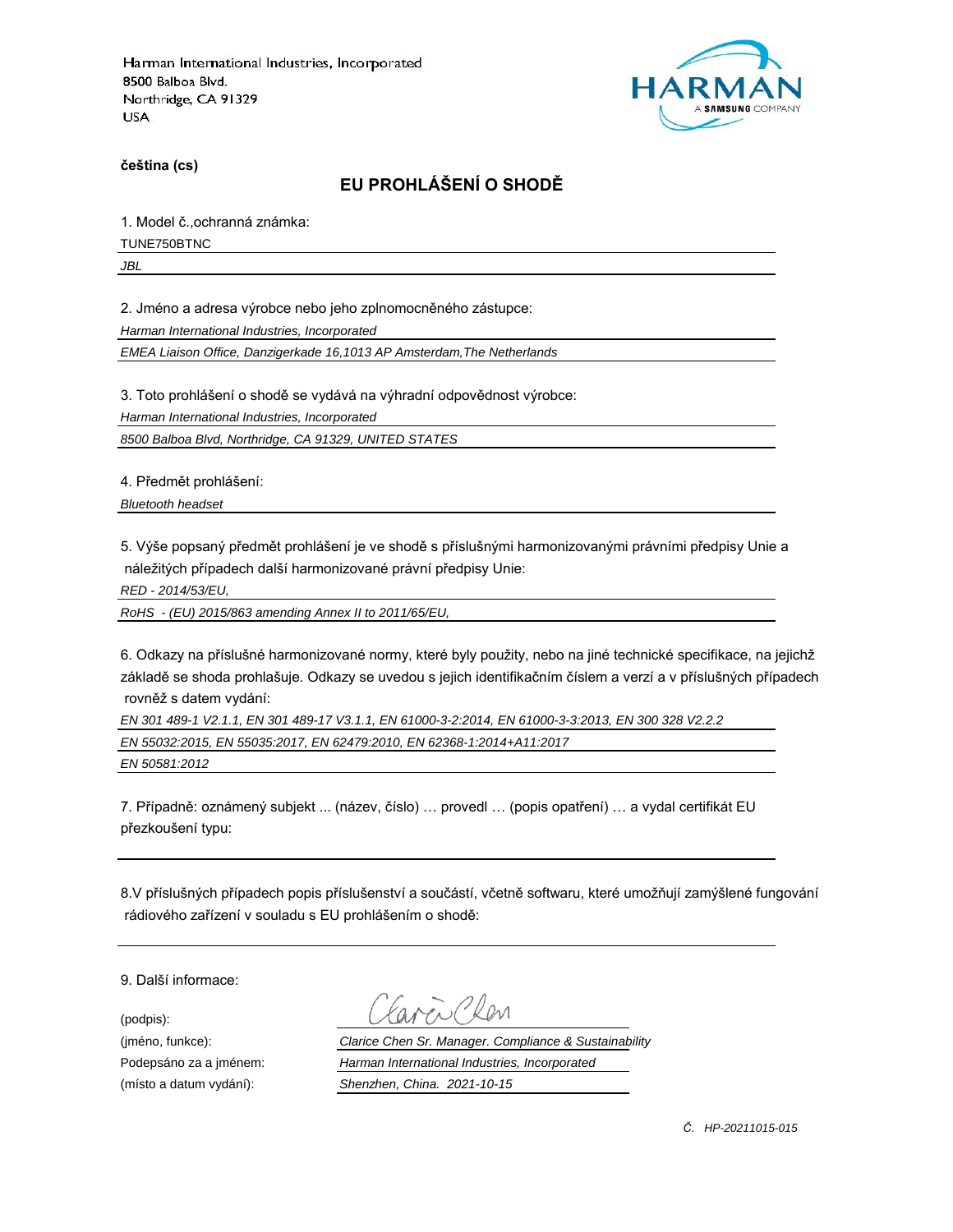

**eesti keel (et)**

#### **ELI VASTAVUSDEKLARATSIOON**

1. Tootenumber,kaubamärk:

TUNE750BTNC

*JBL*

2. Tootja või tema volitatud esindaja nimi ja aadress:

*Harman International Industries, Incorporated*

*EMEA Liaison Office, Danzigerkade 16,1013 AP Amsterdam,The Netherlands*

3. Käesolev vastavusdeklaratsioon on välja antud tootja ainuvastutusel:

*Harman International Industries, Incorporated*

*8500 Balboa Blvd, Northridge, CA 91329, UNITED STATES*

4. Deklareeritav toode:

*Bluetooth headset*

5. Ülalkirjeldatud deklareeritav toode on kooskõlas asjakohaste liidu ühtlustamisõigusaktidega ja Muud liidu ühtlustamisõigusaktid (vajaduse korral):

*RED - 2014/53/EU,*

*RoHS - (EU) 2015/863 amending Annex II to 2011/65/EU,*

6. Viited kasutatud harmoneeritud standarditele või muudele tehnilistele kirjeldustele, millele vastavust deklareeritakse. Viidetele peab lisama nende identifitseerimisnumbri ja versiooni ning vajaduse korral väljaandmise kuupäeva:

*EN 301 489-1 V2.1.1, EN 301 489-17 V3.1.1, EN 61000-3-2:2014, EN 61000-3-3:2013, EN 300 328 V2.2.2 EN 55032:2015, EN 55035:2017, EN 62479:2010, EN 62368-1:2014+A11:2017* 

*EN 50581:2012*

7.Vajaduse korral: teavitatud asutus … (nimi, number) … teostas … (tegevuse kirjeldus) … ja andis välja Eli tüübihindamistõendi:

8.Vajaduse korral selliste tarvikute ja osade, samuti tarkvara kirjeldus, mis võimaldavad raadioseadet kasutada ettenähtud otstarbel ja kooskõlas ELi vastavusdeklaratsiooniga:

9. Lisateave:

(allkiri):

(nimi, ametinimetus): *Clarice Chen Sr. Manager. Compliance & Sustainability* Alla kirjutanud (kelle poolt/nimel): *Harman International Industries, Incorporated* (väljaandmise koht ja kuupäev): *Shenzhen, China. 2021-10-15*

*NR. HP-20211015-015*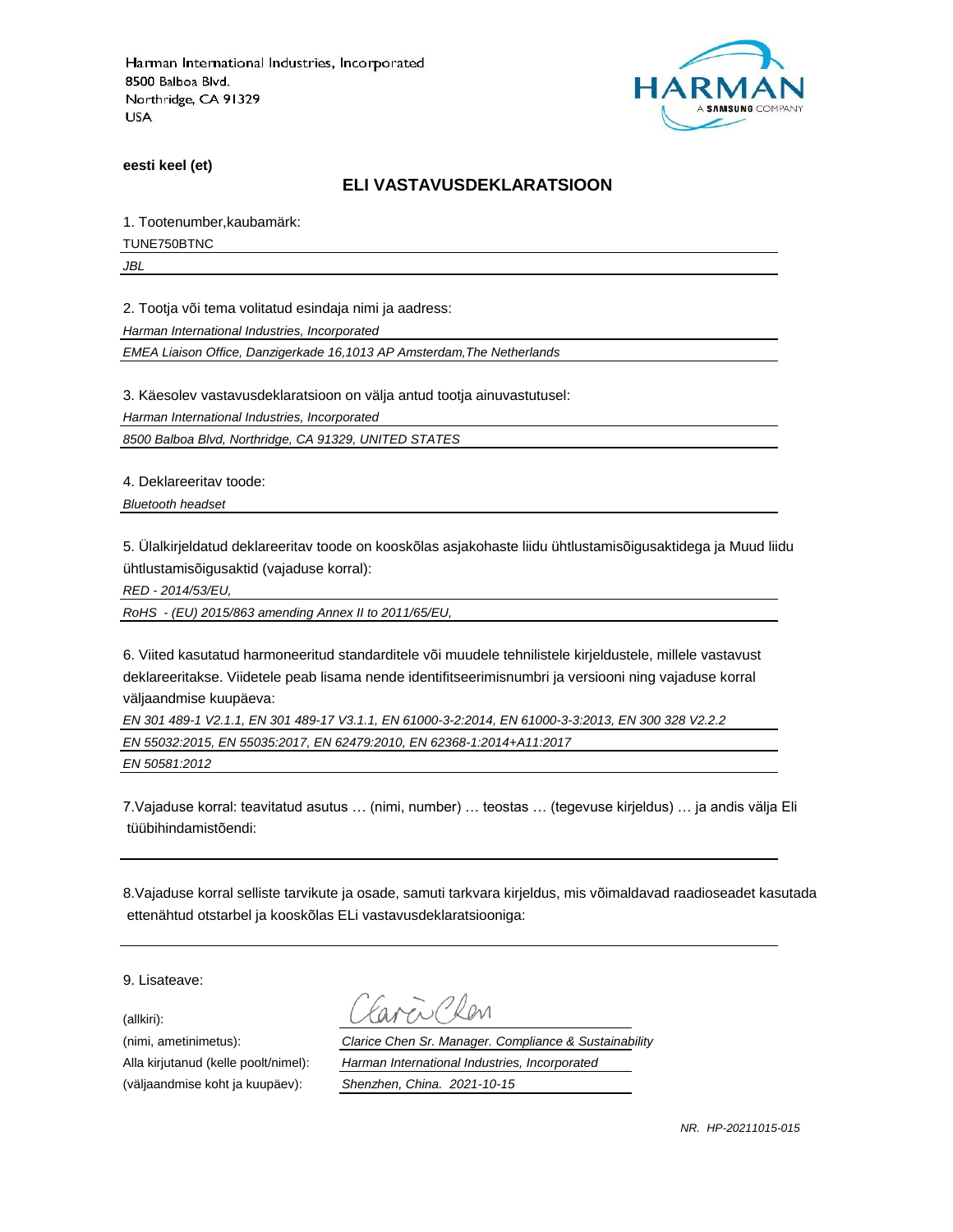

**español (es)**

## **DECLARACIÓN UE DE CONFORMIDAD**

1. Nombre del Modelo,marca:

TUNE750BTNC

*JBL*

2. Nombre y dirección del fabricante o de su representante autorizado:

*Harman International Industries, Incorporated*

*EMEA Liaison Office, Danzigerkade 16,1013 AP Amsterdam,The Netherlands*

3. La presente declaración de conformidad se expide bajo la exclusiva responsabilidad del fabricante.

*Harman International Industries, Incorporated*

*8500 Balboa Blvd, Northridge, CA 91329, UNITED STATES*

4. Objeto de la declaración:

*Bluetooth headset*

5. El objeto de la declaración descrito anteriormente es conforme con la legislación de armonización pertinente de la Unión y Otra legislación de armonización de la Unión, cuando sea aplicable:

*RED - 2014/53/EU,*

*RoHS - (EU) 2015/863 amending Annex II to 2011/65/EU,*

6.Referencias a las normas armonizadas pertinentes utilizadas o referencias a las otras especificaciones técnicas en relación con las cuales se declara la conformidad. Las referencias se enumerarán con su número de identificación y su versión y, en su caso, la fecha de emisión:

*EN 301 489-1 V2.1.1, EN 301 489-17 V3.1.1, EN 61000-3-2:2014, EN 61000-3-3:2013, EN 300 328 V2.2.2*

*EN 55032:2015, EN 55035:2017, EN 62479:2010, EN 62368-1:2014+A11:2017* 

*EN 50581:2012*

7. Cuando proceda: El organismo notificado … (nombre, número) … ha efectuado … (descripción de la intervención) … y expedido el certificado de examen UE de tipo:

8. Cuando proceda, descripción de los accesorios y componentes, incluido el software, que permiten que el equipo radioeléctrico funcione como estaba previsto y esté amparado por la declaración UE de conformidad:

9. Información adicional:

(Firma):

Plen

(nombre, cargo): *Clarice Chen Sr. Manager. Compliance & Sustainability* Firmado en nombre de: *Harman International Industries, Incorporated* (lugar y fecha de expedición): *Shenzhen, China. 2021-10-15*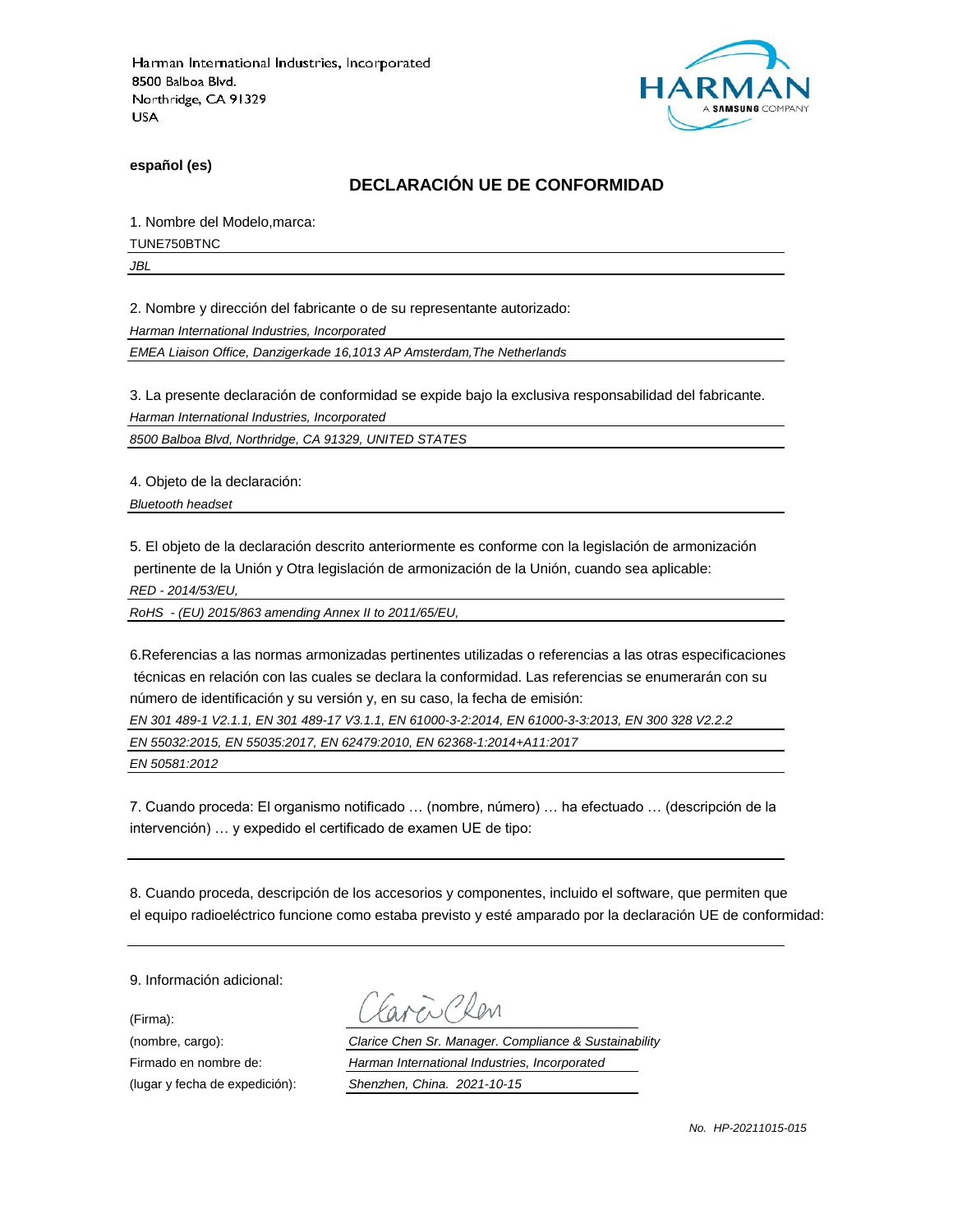

**italiano (it)**

## **DICHIARAZIONE DI CONFORMITÀ UE**

1. Modello n.,brand:

TUNE750BTNC

*JBL*

2. Nome e indirizzo del fabbricante o del suo rappresentante autorizzato:

*Harman International Industries, Incorporated*

*EMEA Liaison Office, Danzigerkade 16,1013 AP Amsterdam,The Netherlands*

3. La presente dichiarazione di conformità è rilasciata sotto l'esclusiva responsabilità del fabbricante:

*Harman International Industries, Incorporated*

*8500 Balboa Blvd, Northridge, CA 91329, UNITED STATES*

4. Oggetto della dichiarazione:

*Bluetooth headset*

5. L'oggetto della dichiarazione di cui sopra è conforme alla pertinente normativa di armonizzazione dell'Unione e Se del caso, altre normative di armonizzazione dell'Unione:

*RED - 2014/53/EU,*

*RoHS - (EU) 2015/863 amending Annex II to 2011/65/EU,*

6. Riferimento alle pertinenti norme armonizzate utilizzate o riferimenti alle altre specifiche tecniche in relazione alle quali è dichiarata la conformità. I riferimenti devono essere indicati con il loro numero di identificazione e versione e, se del caso, la data di emissione:

*EN 301 489-1 V2.1.1, EN 301 489-17 V3.1.1, EN 61000-3-2:2014, EN 61000-3-3:2013, EN 300 328 V2.2.2*

*EN 55032:2015, EN 55035:2017, EN 62479:2010, EN 62368-1:2014+A11:2017* 

*EN 50581:2012*

7. Se del caso, l'organismo notificato … (denominazione, numero) … ha effettuato … (descrizione dell'intervento) … e rilasciato il certificato di esame UE del tipo:

8. Se del caso, una descrizione degli accessori e dei componenti inclusi nella dichiarazione di con -formità UE,compreso il software, che consentono all'apparecchiatura radio di funzionare come previsto:

9. Informazioni supplementari:

(Firma):

(luogo e data del rilascio): *Shenzhen, China. 2021-10-15*

i Plan

(nome, funzione): *Clarice Chen Sr. Manager. Compliance & Sustainability* Firmato a nome e per conto di: *Harman International Industries, Incorporated*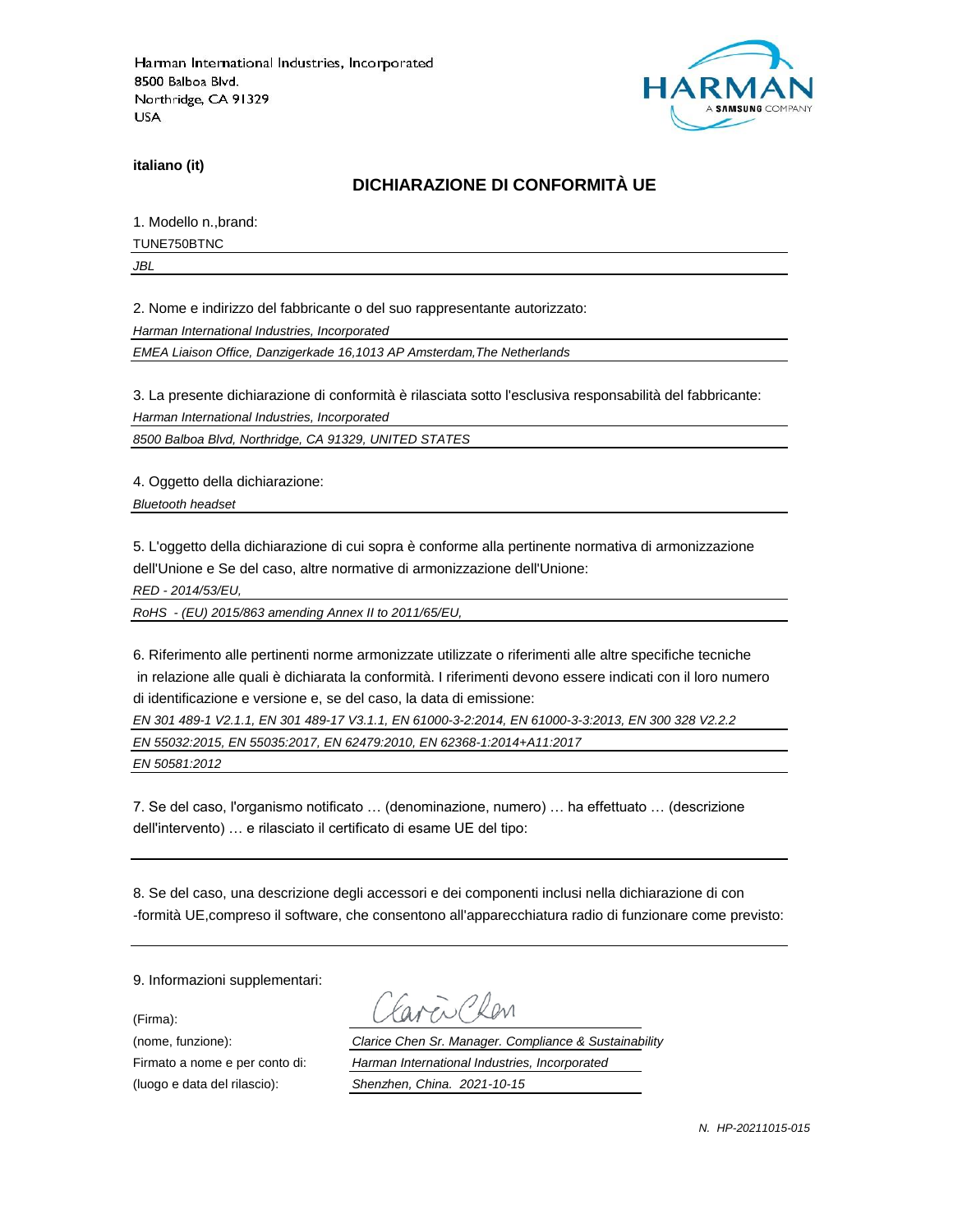

**dansk (da)**

#### **EU-OVERENSSTEMMELSESERKLÆ RING**

1. Model nr., mærke:

TUNE750BTNC

*JBL*

2. Navn og adresse på fabrikanten eller dennes bemyndigede repræ sentant:

*Harman International Industries, Incorporated*

*EMEA Liaison Office, Danzigerkade 16,1013 AP Amsterdam,The Netherlands*

3. Denne overensstemmelseserklæring udstedes på fabrikantens ansvar:

*Harman International Industries, Incorporated*

*8500 Balboa Blvd, Northridge, CA 91329, UNITED STATES*

4. Erklæringens genstand:

*Bluetooth headset*

5. Genstanden for erklæringen, som beskrevet ovenfor, er i overensstemmelse med den relevante EU-harmoniseringslovgivning og Eventuelt anden EU-harmoniseringslovgivning:

*RED - 2014/53/EU,*

*RoHS - (EU) 2015/863 amending Annex II to 2011/65/EU,*

6.Henvisninger til de relevante anvendte harmoniserede standarder eller henvisninger til de andre tekniske specifikationer, som der erklæres overensstemmelse med. Henvisninger angives med deres identifikationsnummer og version og eventuelt udstedelsesdato:

*EN 301 489-1 V2.1.1, EN 301 489-17 V3.1.1, EN 61000-3-2:2014, EN 61000-3-3:2013, EN 300 328 V2.2.2*

*EN 55032:2015, EN 55035:2017, EN 62479:2010, EN 62368-1:2014+A11:2017* 

*EN 50581:2012*

7. Hvor det er relevant, det bemyndigede organ … (navn, nummer) har foretaget … (beskrivelse af aktiviteten) … og udstedt EU-typeafprøvningsattest:

8. I givet fald beskrivelse af tilbehør og komponenter, herunder software, som får radioudstyret til at fungere efter hensigten og er dækket af EU-overensstemmelseserklæringen:

9. Supplerende oplysninger:

(Underskrift):

(udstedelsessted og -dato): *Shenzhen, China. 2021-10-15*

(navn, stilling) (underskrift): *Clarice Chen Sr. Manager. Compliance & Sustainability* Underskrevet for og på vegne af: *Harman International Industries, Incorporated*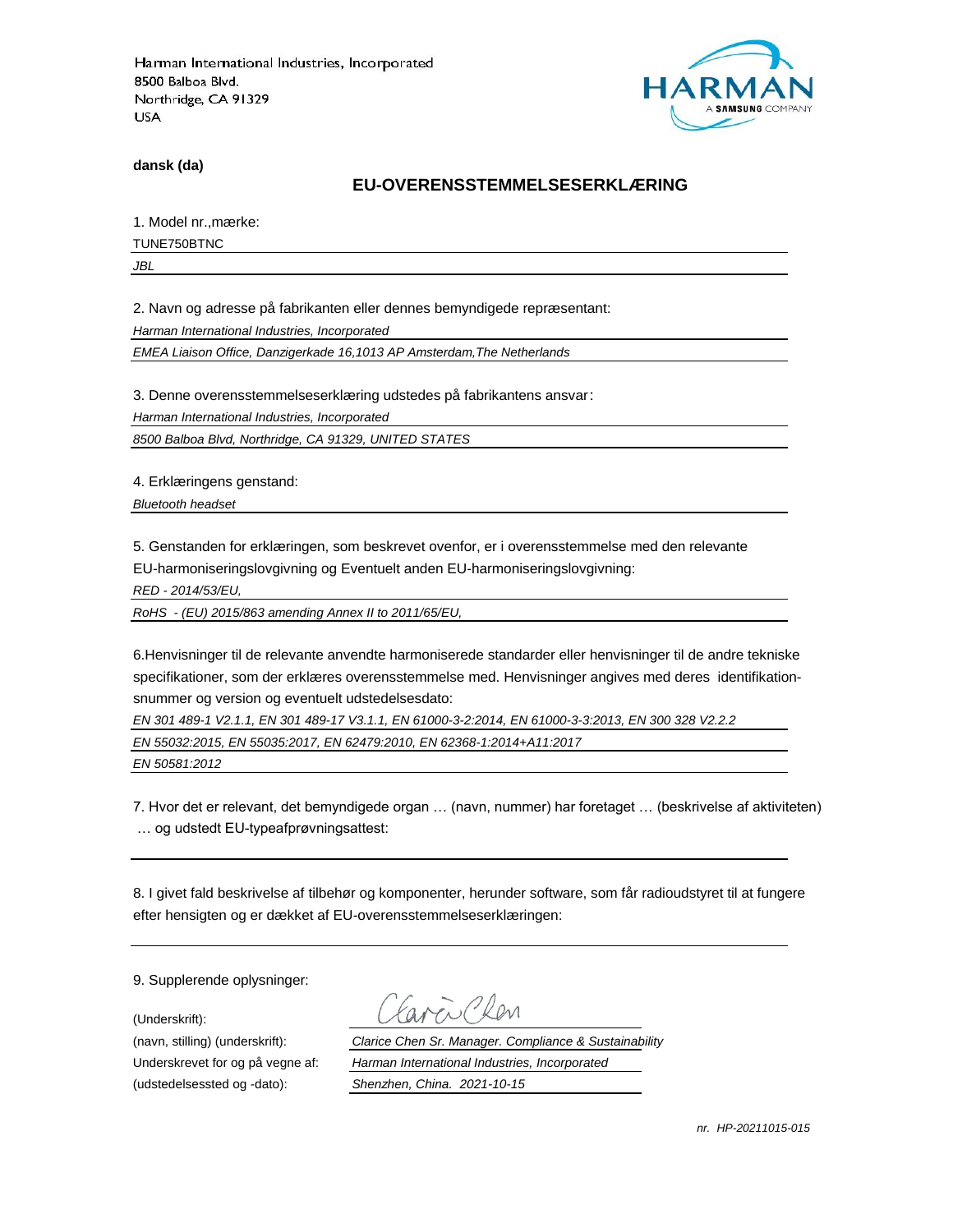

**ελληνικά (el)**

#### **ΔΗΛΩΣΗ ΣΥΜΜΟΡΦΩΣΗΣ ΕΕ**

1. Αριθμός μοντέλου, εμπορικό σήμα:

TUNE750BTNC

*JBL*

2. Όνομα και διεύθυνση του κατασκευαστή ή του εξουσιοδοτημένου αντιπροσώπου του:

*Harman International Industries, Incorporated*

*EMEA Liaison Office, Danzigerkade 16,1013 AP Amsterdam,The Netherlands*

3. Η παρούσα δήλωση συμμόρφωσης εκδίδεται με αποκλειστική ευθύνη του κατασκευαστή:

*Harman International Industries, Incorporated*

*8500 Balboa Blvd, Northridge, CA 91329, UNITED STATES*

4.Αντικείμενο της δήλωσης:

*Bluetooth headset*

5. Ο στόχος της δήλωσης που περιγράφεται παραπάνω είναι σύμφωνος προς τη σχετική ενωσιακή νομοθεσία εναρμόνισης και Άλλη ενωσιακή νομοθεσία εναρμόνισης, κατά περίπτωση

*RED - 2014/53/EU,*

*RoHS - (EU) 2015/863 amending Annex II to 2011/65/EU,*

6. Αναφορές στα σχετικά εναρμονισμένα πρότυπα που χρησιμοποιούνται ή αναφορές στις λοιπές τεχνικές προδιαγραφές σε σχέση με τις οποίες δηλώνεται η συμμόρφωση. Οι αναφορές πρέπει να απαριθμούνται με τον αριθμό αναγνώρισης και την έκδοση και, κατά περίπτωση, την ημερομηνία δημοσίευσής τους: *EN 301 489-1 V2.1.1, EN 301 489-17 V3.1.1, EN 61000-3-2:2014, EN 61000-3-3:2013, EN 300 328 V2.2.2 EN 55032:2015, EN 55035:2017, EN 62479:2010, EN 62368-1:2014+A11:2017 EN 50581:2012*

7.Όπου έχει εφαρμογή, ο κοινοποιημένος οργανισμός … (ονομασία, αριθμός) … πραγματοποίησε (περιγραφή της παρέμβασης) … και εξέδωσε το πιστοποιητικό εξέτασης τύπου ΕΕ:

8.Όπου έχει εφαρμογή, περιγραφή των παρελκόμενων και εξαρτημάτων, συμπεριλαμβανομένου του λογισμικού, που επιτρέπουν στον ραδιοεξοπλισμό να λειτουργεί όπως προβλέπεται και που καλύπτ -N43ονται από τη δήλωση συμμόρφωσης:

9. Συμπληρωματικές πληροφορίες:

(υπογραφή):

Υπογραφή για λογαριασμό εξ ονόματος: *Harman International Industries, Incorporated*

 $R_{\text{N}}$ (όνομα, θέση): *Clarice Chen Sr. Manager. Compliance & Sustainability*

(τόπος και ημερομηνία έκδοσης): *Shenzhen, China. 2021-10-15*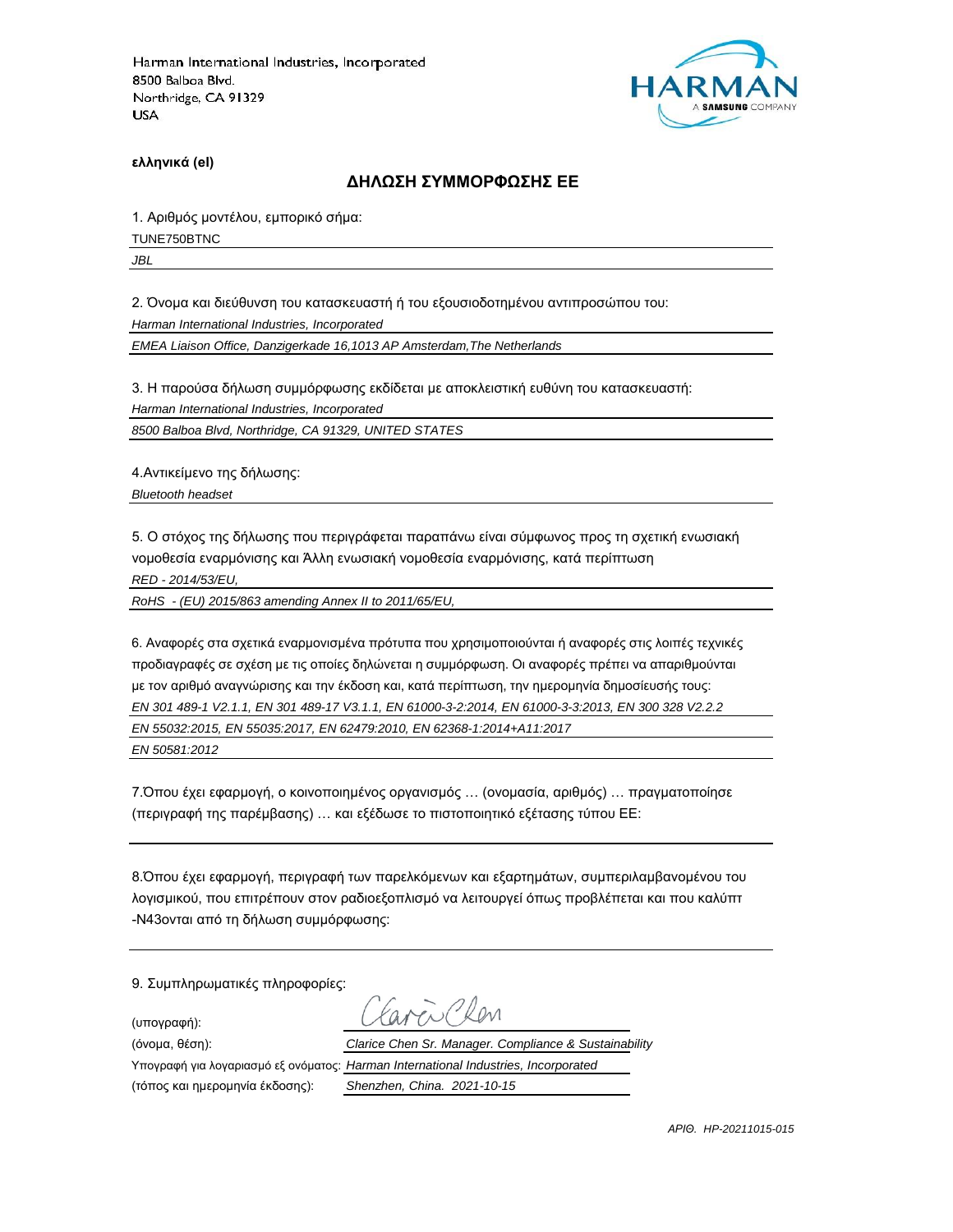

**français (fr)**

### **DECLARATION UE DE CONFORMITE**

1. numéro de modèle,marque:

TUNE750BTNC

*JBL*

2. Nom et adresse du fabricant ou de son mandataire:

*Harman International Industries, Incorporated*

*EMEA Liaison Office, Danzigerkade 16,1013 AP Amsterdam,The Netherlands*

3. La présente déclaration de conformité est établie sous la seule responsabilité du fabricant:

*Harman International Industries, Incorporated*

*8500 Balboa Blvd, Northridge, CA 91329, UNITED STATES*

4. Objet de la déclaration:

*Bluetooth headset*

5. L'objet de la déclaration décrit ci-dessus est conforme à la législation d'harmonisation de l'Union applicable et Autres législations d'harmonisation de l'Union, s'il y a lieu:

*RED - 2014/53/EU,*

*RoHS - (EU) 2015/863 amending Annex II to 2011/65/EU,*

6. Références des normes harmonisées pertinentes appliquées ou des autres spécifications techniques par rapport auxquelles la conformité est déclarée. Il faut indiquer, pour chaque référence, le numéro d'identification, la version et, le cas échéant, la date d'émission:

*EN 301 489-1 V2.1.1, EN 301 489-17 V3.1.1, EN 61000-3-2:2014, EN 61000-3-3:2013, EN 300 328 V2.2.2*

*EN 55032:2015, EN 55035:2017, EN 62479:2010, EN 62368-1:2014+A11:2017* 

*EN 50581:2012*

7.S'il y a lieu: l'organisme notifié … (nom, numéro) … a réalisé … (description de l'intervention) … et a délivré le certificat d'examen UE de type:

8.S'il y a lieu, description des accessoires et des éléments (y compris logiciels) qui permettent à l'équipement radioélectrique de fonctionner selon sa destination et qui sont couverts par la déclaration UE de conformité:

9. Informations complémentaires:

(Signature):

(nom, fonction): *Clarice Chen Sr. Manager. Compliance & Sustainability* Signé par et au nom de: *Harman International Industries, Incorporated* (lieu et date d'émission): *Shenzhen, China. 2021-10-15*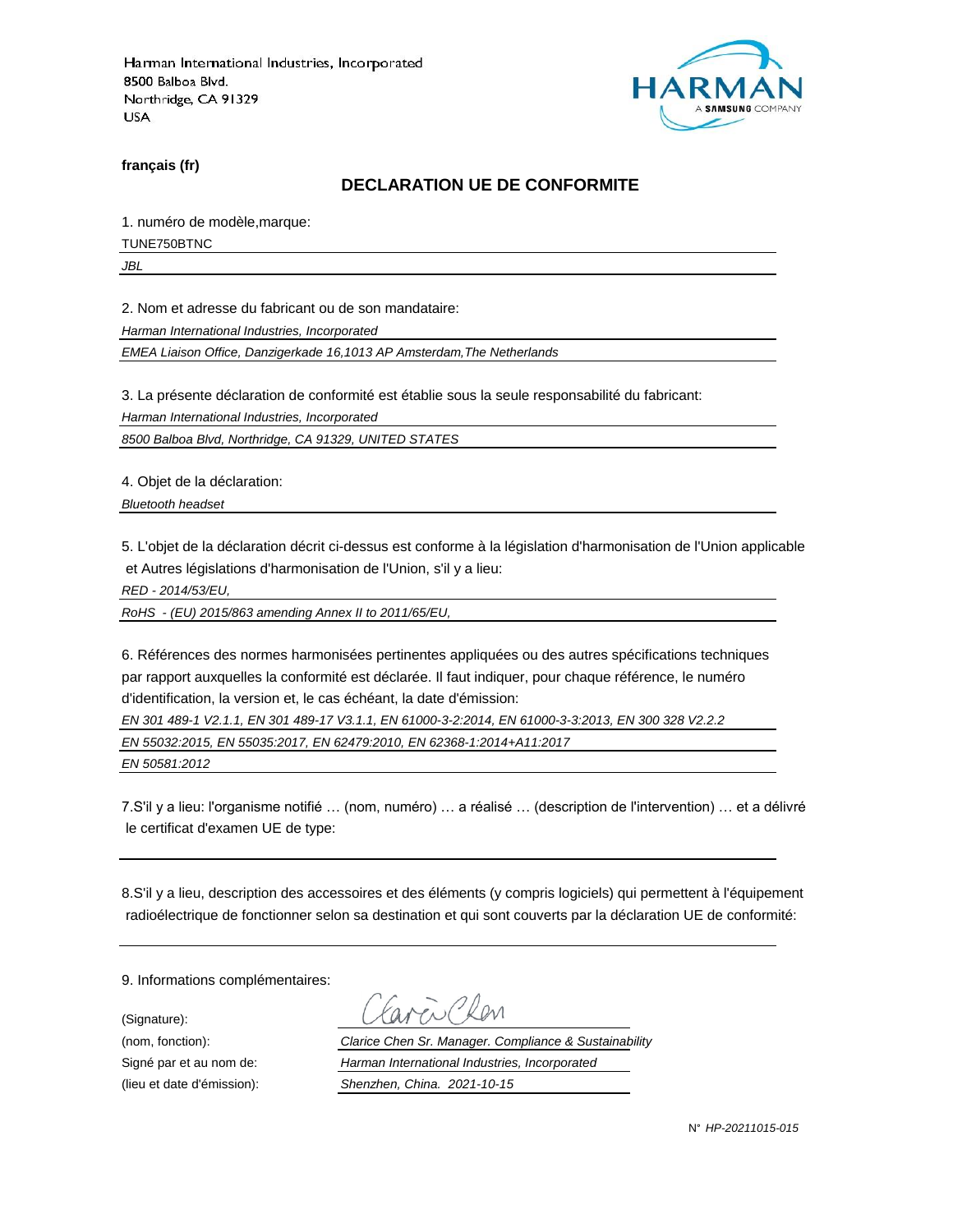

**latviešu valoda (lv)**

# **ES ATBILSTĪBAS DEKLARĀCIJA**

1. Modela Nr.,brand:

TUNE750BTNC

*JBL*

2. Ražotāja vai viņa pilnvarotā pārstāvja vārds, uzvārds/nosaukums un adrese:

*Harman International Industries, Incorporated*

*EMEA Liaison Office, Danzigerkade 16,1013 AP Amsterdam,The Netherlands*

3. Šī atbilstības deklarācija ir izdota vienīgi uz šāda ražotāja atbildību:

*Harman International Industries, Incorporated*

*8500 Balboa Blvd, Northridge, CA 91329, UNITED STATES*

4. Deklarācijas priekšmets:

*Bluetooth headset*

5. Iepriekš aprakstītais deklarācijas priekšmets atbilst attiecīgajam Savienības saskaņotajam tiesību aktam un Citam Savienības saskaņotajam tiesību aktam, ja piemērojams

*RED - 2014/53/EU,*

*RoHS - (EU) 2015/863 amending Annex II to 2011/65/EU,*

6. Atsauces uz attiecīgajiem izmantojamiem saskaņotajiem standartiem vai uz citām tehniskajām specifikācijām ,attiecībā uz ko tiek deklarēta atbilstība. Atsauces jāuzskaita ar to identifikācijas numuriem un versijām un attiecīgā gadījumā ar izdošanas datumu:

*EN 301 489-1 V2.1.1, EN 301 489-17 V3.1.1, EN 61000-3-2:2014, EN 61000-3-3:2013, EN 300 328 V2.2.2 EN 55032:2015, EN 55035:2017, EN 62479:2010, EN 62368-1:2014+A11:2017* 

*EN 50581:2012*

7. Attiecīgā gadījumā paziņotā struktūra … (nosaukums, numurs) … ir veikusi … (darbības apraksts) … un izdevusi ES tipa pārbaudes sertifikātu:

8.Attiecīgā gadījumā palīgierīču un komponentu apraksts, ieskaitot programmatūras aprakstu,kas nodrošina radioiekārtas paredzēto darbību un uz ko attiecas ES atbilstības deklarācija:

9. Papildinformācija:

(Paraksts):

(vārds, uzvārds, amats): *Clarice Chen Sr. Manager. Compliance & Sustainability* Parakstīts šādas personas vārdā: *Harman International Industries, Incorporated* (izdošanas vieta un datums): *Shenzhen, China. 2021-10-15*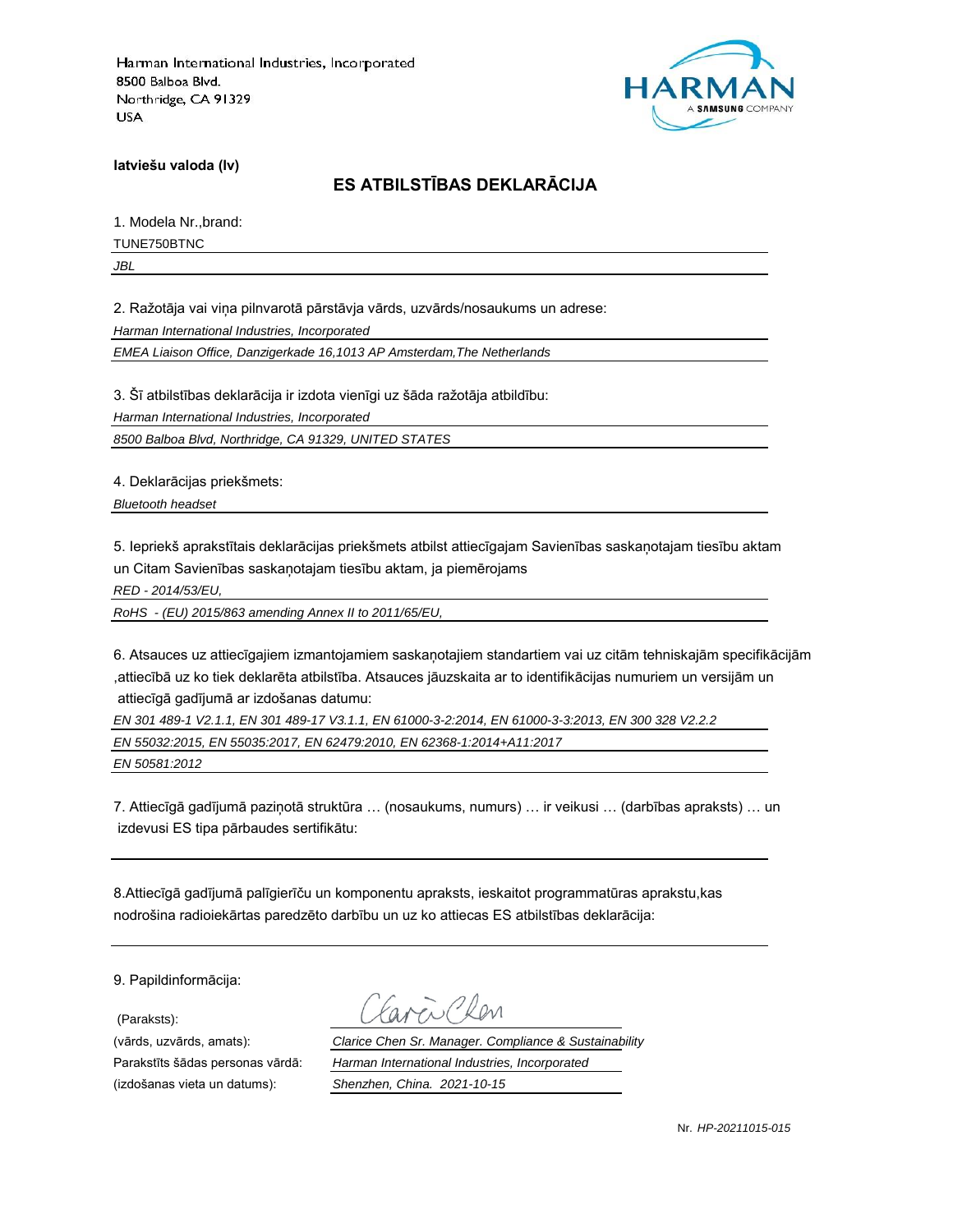

**lietuvių kalba (lt)**

#### **ES ATITIKTIES DEKLARACIJA**

1. Modelio Nr., Prekės ženklas:

TUNE750BTNC

*JBL*

2. Gamintojo arba jo įgaliotojo atstovo pavadinimas ir adresas:

*Harman International Industries, Incorporated*

*EMEA Liaison Office, Danzigerkade 16,1013 AP Amsterdam,The Netherlands*

3. Ši atitikties deklaracija išduota tik gamintojo atsakomybe:

*Harman International Industries, Incorporated*

*8500 Balboa Blvd, Northridge, CA 91329, UNITED STATES*

4. Deklaracijos objektas:

*Bluetooth headset*

5. Pirmiau aprašytas deklaracijos objektas atitinka susijusius derinamuosius Sąjungos teisės aktus ir kitus derinamuosius Sąjungos teisės aktus, jeigu taikoma.

*RED - 2014/53/EU,*

*RoHS - (EU) 2015/863 amending Annex II to 2011/65/EU,*

6. Nuorodos į susijusius taikytus darniuosius standartus arba kitas technines specifikacijas, pagal kurias buvo deklaruota atitiktis. Nuorodos turi būti išvardijamos nurodant jų identifikacinius numerius,ersijas ir, kai taikoma, paskelbimo datas:

*EN 301 489-1 V2.1.1, EN 301 489-17 V3.1.1, EN 61000-3-2:2014, EN 61000-3-3:2013, EN 300 328 V2.2.2*

*EN 55032:2015, EN 55035:2017, EN 62479:2010, EN 62368-1:2014+A11:2017* 

*EN 50581:2012*

7. Kai taikytina, notifikuotoji įstaiga … (pavadinimas, numeris)… atliko… (dalyvavimo procese aprašymas) ir išdavė ES tipo tyrimo sertifikatą:

8. Kai taikytina, pagalbinių įtaisų ir komponentų, įskaitant programinę įrangą, kurie leidžia radijo įrenginiams veikti pagal paskirtį ir yra įtraukti į ES atitikties deklaraciją, aprašas:

9. Papildoma informacija:

(Parašas):

(vardas ir pavardė, pareigos): *Clarice Chen Sr. Manager. Compliance & Sustainability* Už ką ir kieno vardu pasirašyta: *Harman International Industries, Incorporated* (išdavimo data ir vieta): *Shenzhen, China. 2021-10-15*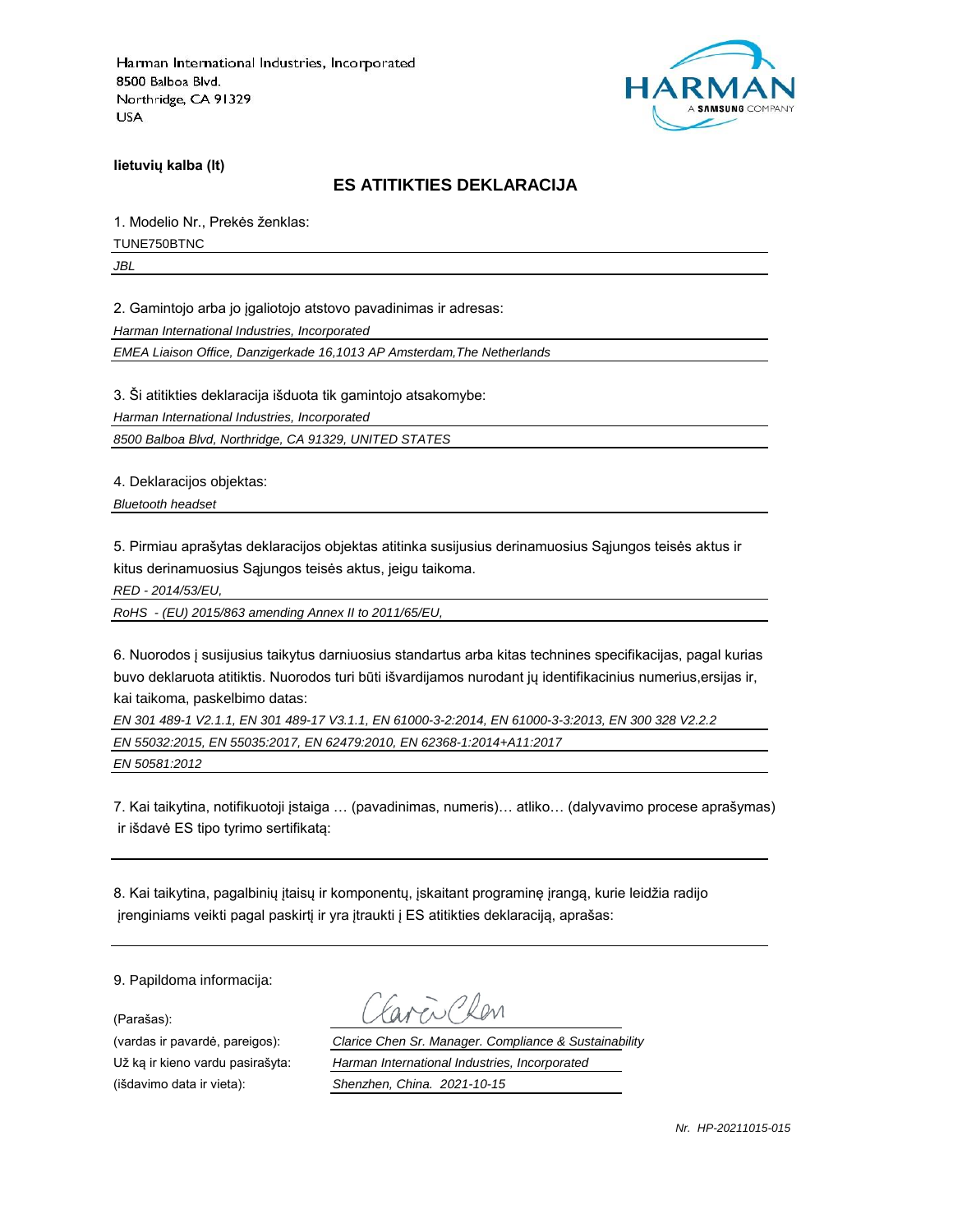

**Nederlands (nl)**

#### **EU-CONFORMITEITSVERKLARING**

1.Model nr.,Merk:

TUNE750BTNC

*JBL*

2. Naam en adres van de fabrikant of zijn gemachtigde:

*Harman International Industries, Incorporated*

*EMEA Liaison Office, Danzigerkade 16,1013 AP Amsterdam,The Netherlands*

3. Deze conformiteitsverklaring wordt afgegeven onder volledige verantwoordelijkheid van de fabrikant:

*Harman International Industries, Incorporated*

*8500 Balboa Blvd, Northridge, CA 91329, UNITED STATES*

4. Voorwerp van de verklaring:

*Bluetooth headset*

5.Het hierboven beschreven voorwerp van de verklaring is in overeenstemming met de desbetreffende harmonisatiewetgeving van de Unie en andere harmonisatiewetgeving van de Unie, indien van toepassing: *RED - 2014/53/EU,*

*RoHS - (EU) 2015/863 amending Annex II to 2011/65/EU,*

6. Vermelding van de toegepaste relevante geharmoniseerde normen of van de andere technische specificaties waarop de conformiteitsverklaring betrekking heeft. Bij de opgave van de referenties moeten het identificatie nummer en de versie en, in voorkomend geval, de datum van publicatie worden vermeld:

*EN 301 489-1 V2.1.1, EN 301 489-17 V3.1.1, EN 61000-3-2:2014, EN 61000-3-3:2013, EN 300 328 V2.2.2*

*EN 55032:2015, EN 55035:2017, EN 62479:2010, EN 62368-1:2014+A11:2017* 

*EN 50581:2012*

7.(Indien van toepassing) De aangemelde instantie … (naam, nummer) … heeft een … (beschrijving van de werkzaamheden) … uitgevoerd en het certificaat van EU-typeonderzoek … afgegeven:

8. Indien van toepassing, beschrijving van de accessoires en onderdelen, die het mogelijk maken dat de radioapparatuur functioneert zoals bedoeld en die onder de EU-conformiteitsverklaring vallen:

9. Aanvullende informatie:

(Handtekening):

(naam, functie): *Clarice Chen Sr. Manager. Compliance & Sustainability* Ondertekend voor en namens: *Harman International Industries, Incorporated* (plaats en datum van afgifte): *Shenzhen, China. 2021-10-15*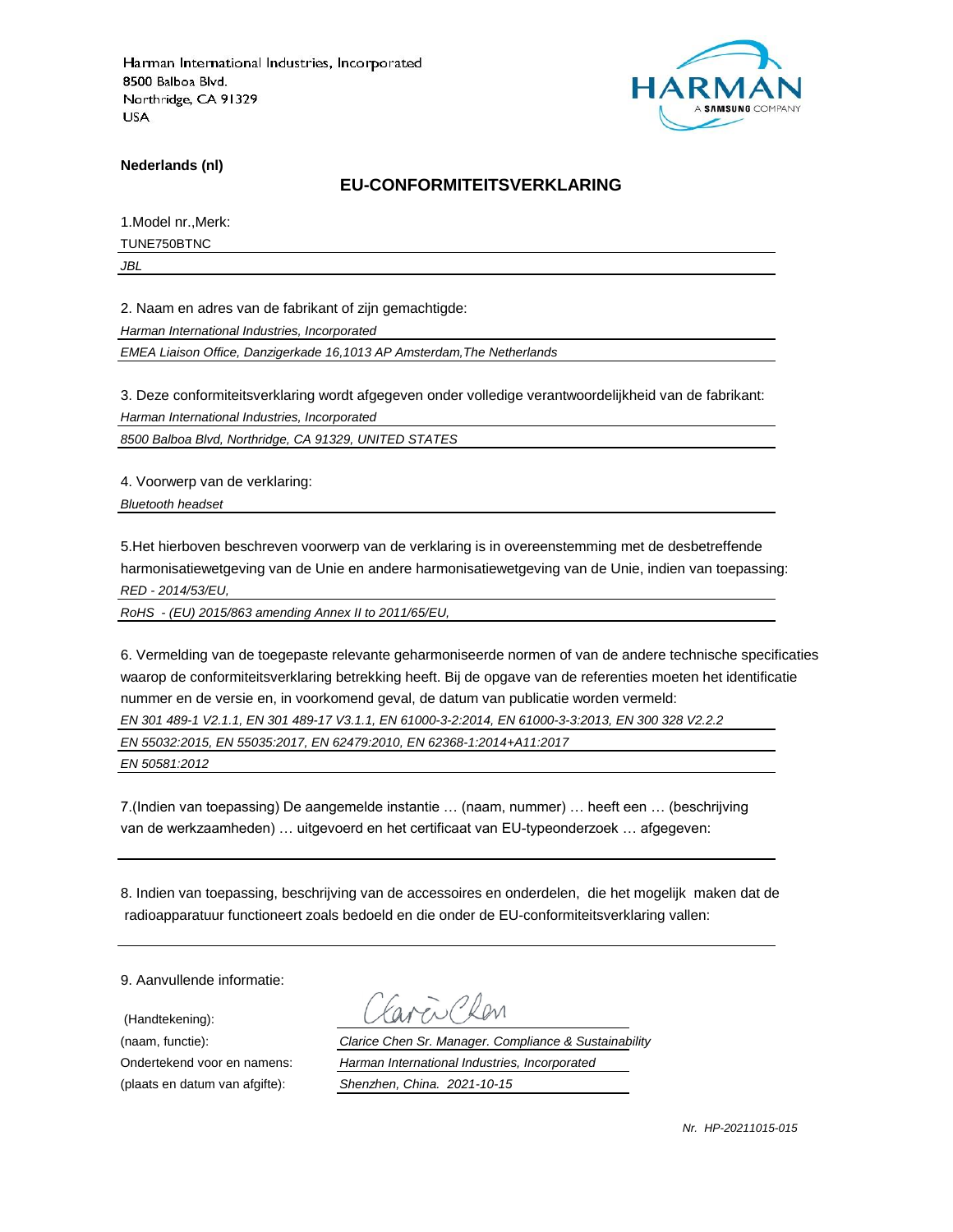

**Română (ro)**

## **DECLARAȚIA UE DE CONFORMITATE**

1. Număr model, marcă:

TUNE750BTNC

*JBL*

2. Denumirea și adresa producătorului sau a reprezentantului său autorizat:

*Harman International Industries, Incorporated*

*EMEA Liaison Office, Danzigerkade 16,1013 AP Amsterdam,The Netherlands*

3. Prezenta declarație de conformitate este emisă pe răspunderea exclusivă a producătorului:

*Harman International Industries, Incorporated*

*8500 Balboa Blvd, Northridge, CA 91329, UNITED STATES*

4.Obiectul declarației:

*Bluetooth headset*

5. Obiectul declarației descris mai sus este în conformitate cu legislația relevantă de armonizare a Uniunii: și După caz, alte acte din legislația de armonizare a Uniunii

*RED - 2014/53/EU,*

*RoHS - (EU) 2015/863 amending Annex II to 2011/65/EU,*

6. Trimiterile la standardele armonizate relevante folosite sau trimiterile la alte specificații tehnice în legătură cu care se declară conformitatea. Referințele sunt enumerate împreună cu numerele de identificare și cu versiunea acestora precum și cu data eliberării, după caz:

*EN 301 489-1 V2.1.1, EN 301 489-17 V3.1.1, EN 61000-3-2:2014, EN 61000-3-3:2013, EN 300 328 V2.2.2*

*EN 55032:2015, EN 55035:2017, EN 62479:2010, EN 62368-1:2014+A11:2017* 

*EN 50581:2012*

7. După caz, organismul notificat … (denumire, număr) ... a efectuat … (descrierea intervenției) și a emis certificatul de examinare UE de tip:

8. După caz, o descriere a accesoriilor și componentelor, inclusiv a produselor software, care permit echipamentelor radio să funcționeze corespunzător și care sunt incluse în declarația de conformitate:

9. Informații suplimentare:

(Semnătura):

(numele, funcția) : *Clarice Chen Sr. Manager. Compliance & Sustainability* Semnat pentru și în numele: *Harman International Industries, Incorporated* (locul și data emiterii): *Shenzhen, China. 2021-10-15*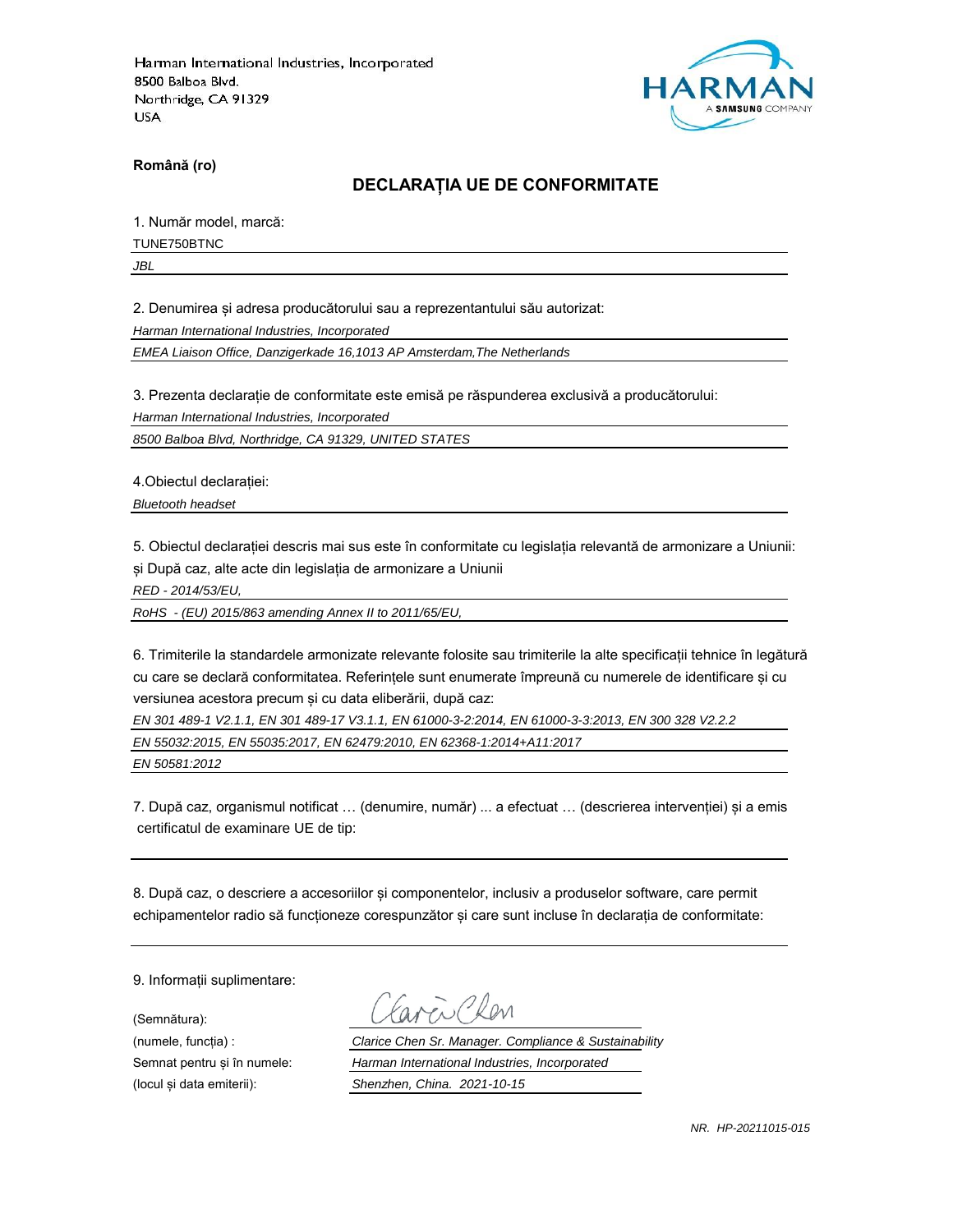

**Suomi (fi)**

### **EU-VAATIMUSTENMUKAISUUSVAKUUTUS**

1. Malli nro.,merkki:

TUNE750BTNC

*JBL*

2. Valmistajan tai sen valtuutetun edustajan nimi ja osoite:

*Harman International Industries, Incorporated*

*EMEA Liaison Office, Danzigerkade 16,1013 AP Amsterdam,The Netherlands*

3. Tämä vaatimustenmukaisuusvakuutus on annettu valmistajan yksinomaisella vastuulla:

*Harman International Industries, Incorporated*

*8500 Balboa Blvd, Northridge, CA 91329, UNITED STATES*

4. Vakuutuksen kohde:

*Bluetooth headset*

5. Edellä kuvattu vakuutuksen kohde on asiaa koskevan unionin yhdenmukaistamislainsäädännön vaatimusten mukainen ja Muu unionin yhdenmukaistamissäädös (tapauksen mukaan):

*RED - 2014/53/EU,*

*RoHS - (EU) 2015/863 amending Annex II to 2011/65/EU,*

6. Viittaus niihin asiaankuuluviin yhdenmukaistettuihin standardeihin, joita on käytetty, tai viittaus muihin teknisiin eritelmiin, joiden perusteella vaatimustenmukaisuusvakuutus on annettu. Viittausten luettelossa on mainittava niiden tunnistenumero ja versio ja tapauksen mukaan antopäivä:

*EN 301 489-1 V2.1.1, EN 301 489-17 V3.1.1, EN 61000-3-2:2014, EN 61000-3-3:2013, EN 300 328 V2.2.2*

*EN 55032:2015, EN 55035:2017, EN 62479:2010, EN 62368-1:2014+A11:2017* 

*EN 50581:2012*

7. Tapauksen mukaan ilmoitettu laitos … (nimi, numero) … suoritti … (toimenpiteen kuvaus) … ja antoi EU-tyyppitarkastustodistuksen: …

8. Tapauksen mukaan kuvaus lisälaitteista ja osista, myös ohjelmistoista, jotka mahdollistavat radiolaitteen käyttötarkoituksen mukaisen käytön ja jotka EU-vaatimustenmukaisuusvakuutus kattaa:

9. Lisätietoja:

(allekirjoitus):

(antamispaikka ja -päivämäärä): *Shenzhen, China. 2021-10-15*

(nimi, tehtävä): *Clarice Chen Sr. Manager. Compliance & Sustainability* Seuraavan puolesta allekirjoittanut: *Harman International Industries, Incorporated*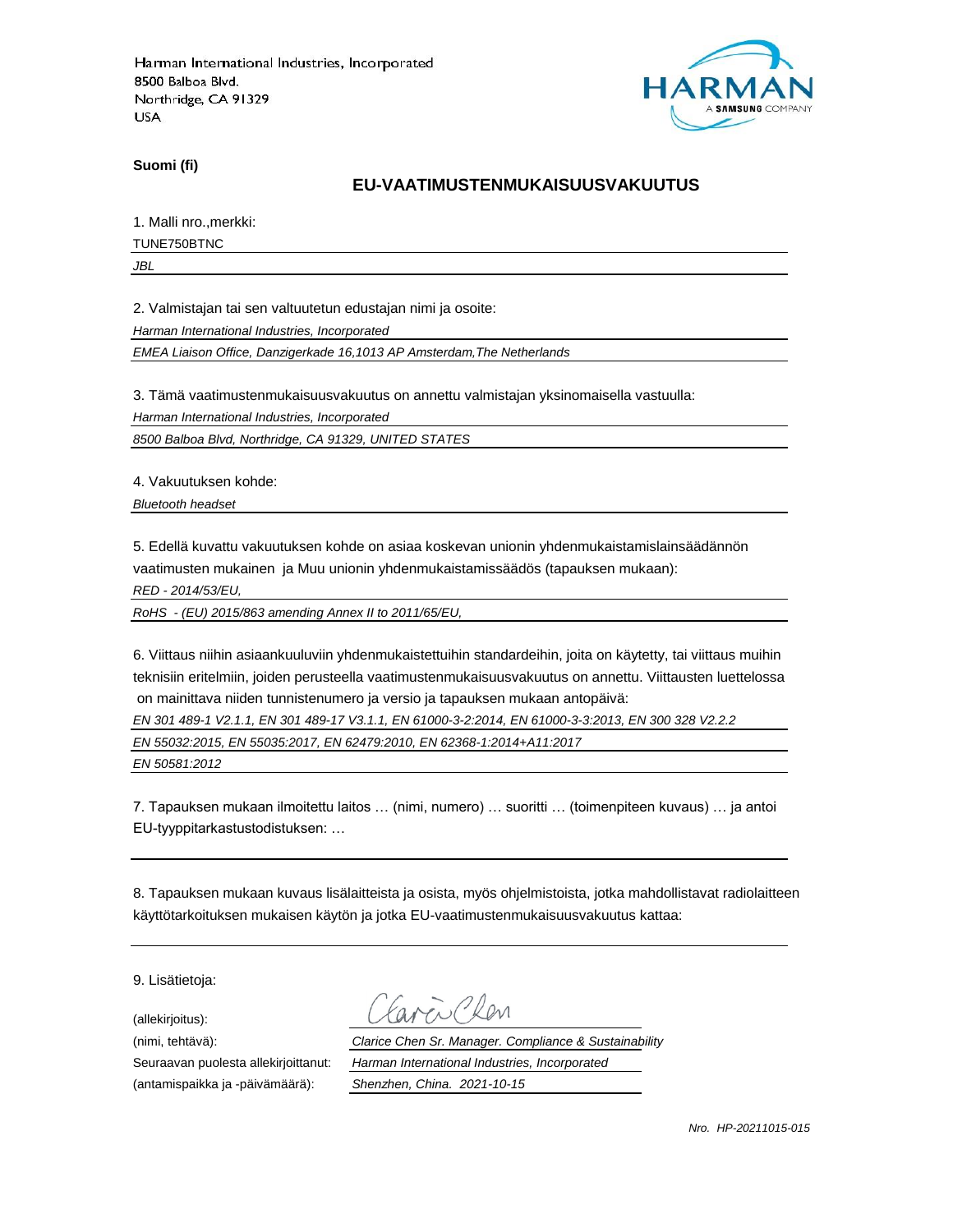

**magyar (hu)**

# **EU-MEGFELELŐSÉGI NYILATKOZAT**

1.Modellazonosító,márka:

TUNE750BTNC

*JBL*

2. A gyártó vagy meghatalmazott képviselőjének neve és címe:

*Harman International Industries, Incorporated*

*EMEA Liaison Office, Danzigerkade 16,1013 AP Amsterdam,The Netherlands*

3. Ezt a megfelelőségi nyilatkozatot a gyártó kizárólagos felelőssége mellett adják ki:

*Harman International Industries, Incorporated*

*8500 Balboa Blvd, Northridge, CA 91329, UNITED STATES*

4. A nyilatkozat tárgya:

*Bluetooth headset*

5. A fent ismertetett nyilatkozat tárgya megfelel a vonatkozó uniós harmonizációs jogszabályoknak és adott esetben egyéb uniós harmonizációs jogszabály

*RED - 2014/53/EU,*

*RoHS - (EU) 2015/863 amending Annex II to 2011/65/EU,*

6.Az alkalmazott harmonizált szabványokra való hivatkozás vagy az azokra az egyéb műszaki előírásokra való hivatkozás, amelyekkel kapcsolatban megfelelőségi nyilatkozatot tetteké. A hivatkozásokat az azonosító számokkal együtt és a megfelelő verzió feltüntetésével kell megadni, adott esetben a kiállítás dátumával együtt: *EN 301 489-1 V2.1.1, EN 301 489-17 V3.1.1, EN 61000-3-2:2014, EN 61000-3-3:2013, EN 300 328 V2.2.2 EN 55032:2015, EN 55035:2017, EN 62479:2010, EN 62368-1:2014+A11:2017* 

*EN 50581:2012*

7.A(z) ... (nevű, számú)… bejelentett szervezet adott esetben elvégezte a(z) … (a beavatkozás ismertetése) …, és a következő EU-típusvizsgálati tanúsítványt adta ki:

8. Adott esetben a tartozékok és alkatrészek leírása, ideértve a rádióberendezés rendeltetésszerű használatát lehetővé tévő és az EU-megfelelőségi nyilatkozat hatályába tartozó szoftvereket is:

9. További információk:

(aláírás):

(név, beosztás): *Clarice Chen Sr. Manager. Compliance & Sustainability* nevében megbízásából írták alá: *Harman International Industries, Incorporated* (a kiállítás helye és dátuma): *Shenzhen, China. 2021-10-15*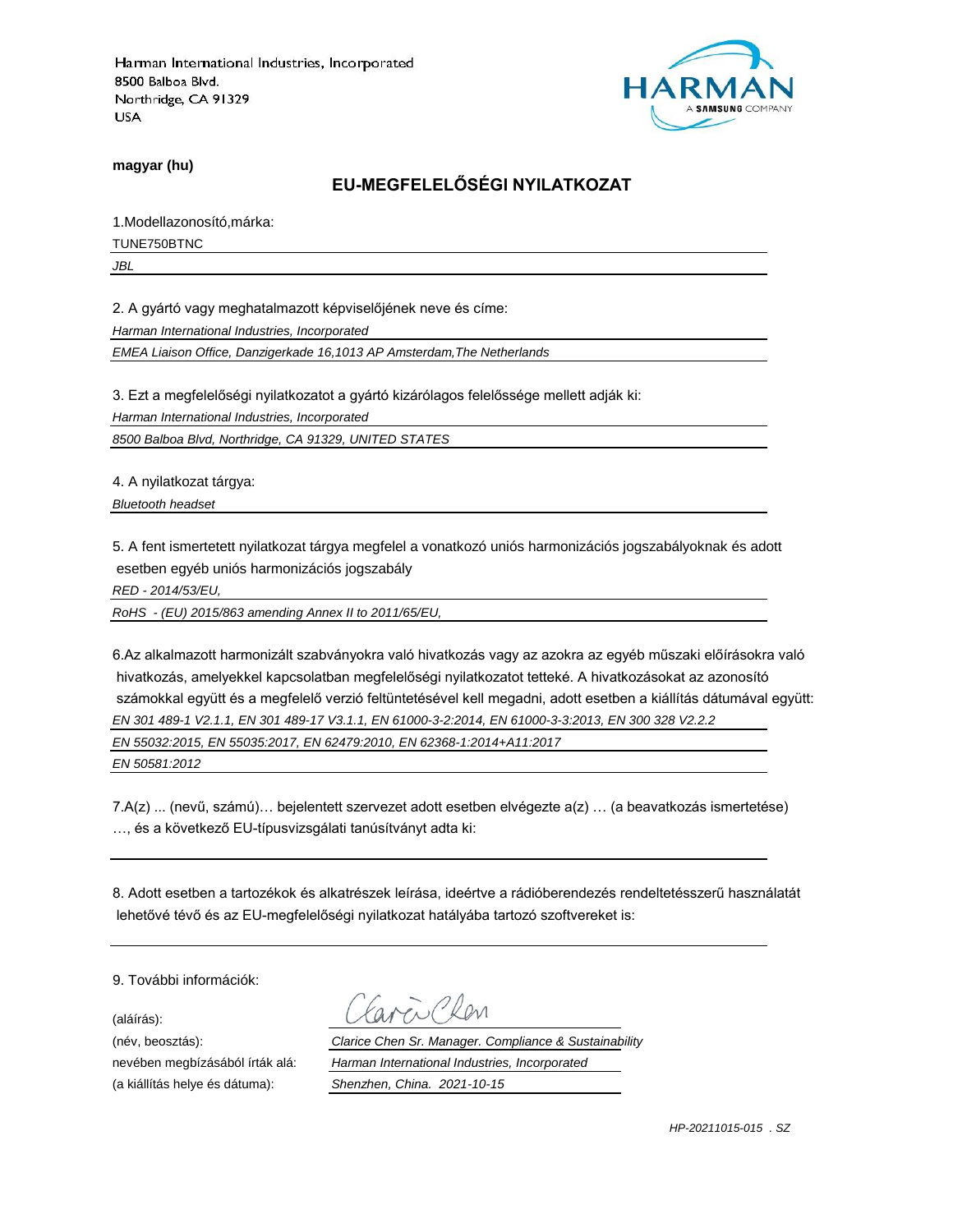

**polski (pl)**

#### **DEKLARACJA ZGODNOŚCI UE**

1. Nazwa modelu,Marka:

TUNE750BTNC

*JBL*

2. Nazwa i adres producenta lub jego upoważnionego przedstawiciela:

*Harman International Industries, Incorporated*

*EMEA Liaison Office, Danzigerkade 16,1013 AP Amsterdam,The Netherlands*

3. Niniejszą deklarację zgodności wydaje się na wyłączną odpowiedzialność producenta:

*Harman International Industries, Incorporated*

*8500 Balboa Blvd, Northridge, CA 91329, UNITED STATES*

4. Przedmiot deklaracji:

*Bluetooth headset*

5.Wymieniony powyżej przedmiot niniejszej deklaracji jest zgodny z odnośnymi wymaganiami unijnego prawodawstwa harmonizacyjnego i innym unijnym prawodawstwem harmonizacyjnym, w stosownych przypadkach:

*RED - 2014/53/EU,*

*RoHS - (EU) 2015/863 amending Annex II to 2011/65/EU,*

6. Odwołania do odnośnych norm zharmonizowanych, które zastosowano, lub do innych specyfikacji technicznych,w stosunku do których deklarowana jest zgodność. Odwołania muszą być podane wraz z ich numerami identyfika cyjnymi i wersjami oraz w stosownych przypadkach z datą wydania:

*EN 301 489-1 V2.1.1, EN 301 489-17 V3.1.1, EN 61000-3-2:2014, EN 61000-3-3:2013, EN 300 328 V2.2.2*

*EN 55032:2015, EN 55035:2017, EN 62479:2010, EN 62368-1:2014+A11:2017* 

*EN 50581:2012*

7. W stosownych przypadkach, jednostka notyfikowana … (nazwa, numer) … przeprowadziła … (opis interwencji) … i wydała certyfikat badania typu UE:

8.W stosownych przypadkach, opis elementów dodatkowych lub komponentów, w tym oprogramowania , które umoż liwiają działanie urządzenia radiowego zgodnie z przeznaczeniem i które są objęte deklaracją zgodności UE:

9. Informacje dodatkowe:

(podpis):

 $\sum$  Plan

(imię i nazwisko, stanowisko): *Clarice Chen Sr. Manager. Compliance & Sustainability* Podpisano w imieniu: *Harman International Industries, Incorporated* (miejsce i data wydania): *Shenzhen, China. 2021-10-15*

*NR. HP-20211015-015*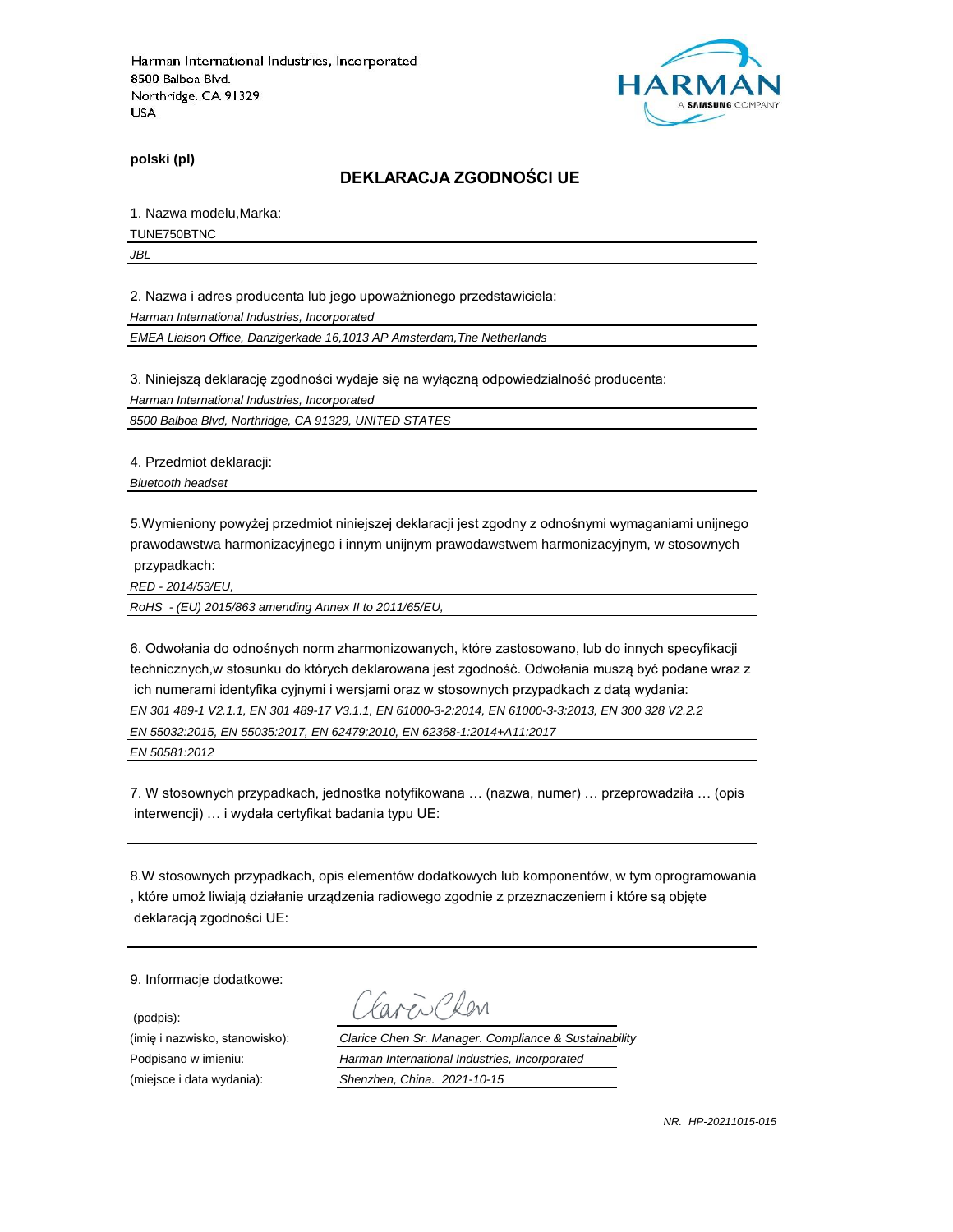

**slovenčina (sk)**

# **EÚ VYHLÁSENIE O ZHODE**

1.Číslo modelu,brand:

TUNE750BTNC

*JBL*

2. Meno a adresa výrobcu alebo jeho splnomocneného zástupcu:

*Harman International Industries, Incorporated*

*EMEA Liaison Office, Danzigerkade 16,1013 AP Amsterdam,The Netherlands*

3. Toto vyhlásenie o zhode sa vydáva na výhradnú zodpovednosť výrobcu.:

*Harman International Industries, Incorporated*

*8500 Balboa Blvd, Northridge, CA 91329, UNITED STATES*

4.Predmet vyhlásenia:

*Bluetooth headset*

5. Uvedený predmet vyhlásenia je v zhode s príslušnými harmonizačnými právnymi predpismi Únie a Prípadne ďalšie harmonizačné právne predpisy Únie:

*RED - 2014/53/EU,*

*RoHS - (EU) 2015/863 amending Annex II to 2011/65/EU,*

6. Odkazy na príslušné použité harmonizované normy alebo odkazy na iné technické špecifikácie, v súvislosti s ktorými sa zhoda vyhlasuje. V rámci odkazov sa musí uviesť identifikačné číslo a verzia a prípadne dátum vydania:

*EN 301 489-1 V2.1.1, EN 301 489-17 V3.1.1, EN 61000-3-2:2014, EN 61000-3-3:2013, EN 300 328 V2.2.2 EN 55032:2015, EN 55035:2017, EN 62479:2010, EN 62368-1:2014+A11:2017* 

*EN 50581:2012*

7. Prípadne: notifikovaný orgán … (názov, číslo) … vykonal … (opis zásahu) … a vydal certifikát EÚ skúšky typu:

8. V príslušných prípadoch opis príslušenstva a komponentov vrátane softvéru, ktoré umožňujú rádiovému zariadeniu fungovať v súlade so zamýšľaným účelom, a na ktoré sa vzťahuje EÚ vyhlásenie o zhode:

9. Doplňujúce informácie:

(podpis):

(meno, funkcia): *Clarice Chen Sr. Manager. Compliance & Sustainability* Podpísané za a v mene: *Harman International Industries, Incorporated* (miesto a dátum vydania): *Shenzhen, China. 2021-10-15*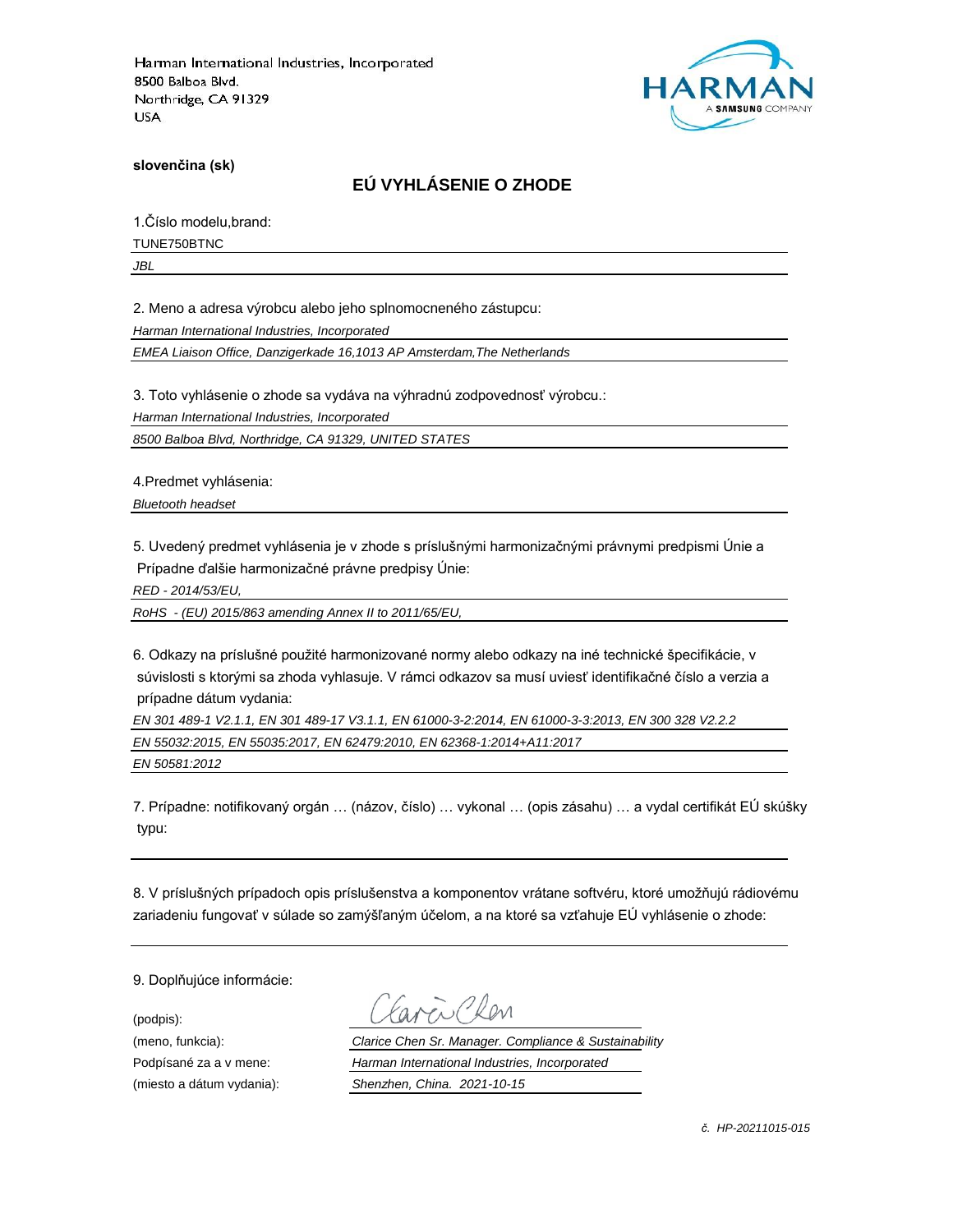

**svenska (sv)**

# **EU-FÖRSÄKRAN OM ÖVERENSSTÄMMELSE**

1. Modell nr.,varumärke**:**

TUNE750BTNC

*JBL*

2. Namn på och adress till tillverkaren eller dennes representant:

*Harman International Industries, Incorporated*

*EMEA Liaison Office, Danzigerkade 16,1013 AP Amsterdam,The Netherlands*

3. Denna försäkran om överensstämmelse utfärdas på tillverkarens eget ansvar:

*Harman International Industries, Incorporated*

*8500 Balboa Blvd, Northridge, CA 91329, UNITED STATES*

4. Föremål för försäkran:

*Bluetooth headset*

5. Föremålet för försäkran ovan överensstämmer med den relevanta unionslagstiftningen om harmon -isering och Annan harmoniserad unionslagstiftning i förekommande fall

*RED - 2014/53/EU,*

*RoHS - (EU) 2015/863 amending Annex II to 2011/65/EU,*

6.Hänvisningar till de relevanta harmoniserade standarder som använts eller hänvisningar till andra tekniska specifikationer enligt vilka överensstämmelsen försäkras. Hänvisningar måste förtecknas tillsammans med identifieringsnummer och version och i förekommande fall datum för utfärdande:

*EN 301 489-1 V2.1.1, EN 301 489-17 V3.1.1, EN 61000-3-2:2014, EN 61000-3-3:2013, EN 300 328 V2.2.2*

*EN 55032:2015, EN 55035:2017, EN 62479:2010, EN 62368-1:2014+A11:2017* 

*EN 50581:2012*

7. I tillämpliga fall: det anmälda organet ... (namn, nummer) ... har utfört ... (beskrivning av åtgärd) ... och utfärdat EU- typprovningsintyg:

8. I förekommande fall en beskrivning av tillbehör och komponenter, inklusive programvara, som gör det möjligt för radioutrustningen att fungera som avsett och som täcks av en EU-försäkran om överensstämmelse:

9. Ytterligare information:

(namnteckning):

EN Plen

(namn, befattning): *Clarice Chen Sr. Manager. Compliance & Sustainability* Undertecknat för: *Harman International Industries, Incorporated* (ort och datum) *Shenzhen, China. 2021-10-15*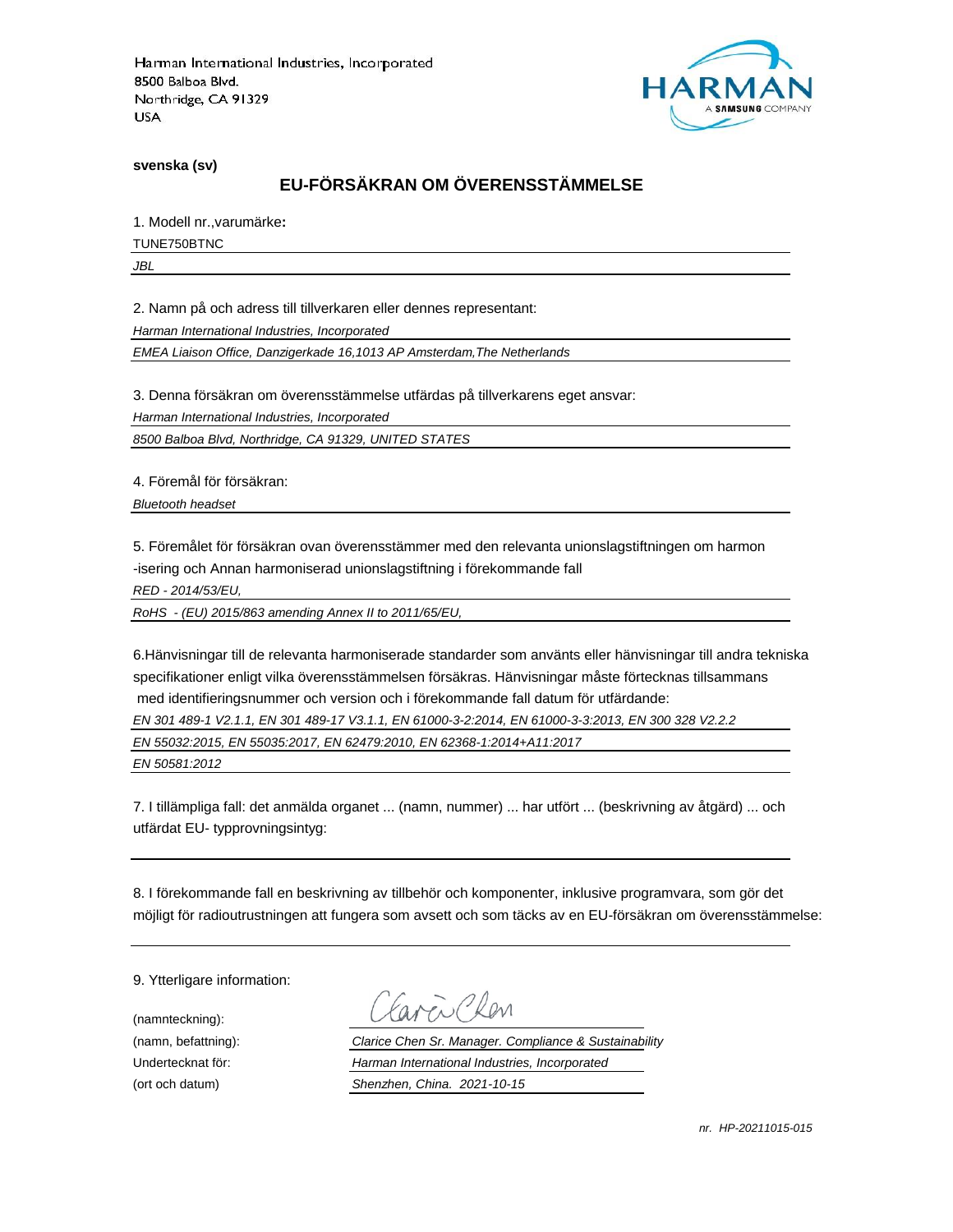

**Malti (mt)**

## **DIKJARAZZJONI TA' KONFORMITÀ TAL-UE**

1.Il-mudell Nru.,marka: TUNE750BTNC

*JBL*

2. L-isem u l-indirizz tal-manifattur jew tar-rappreżentant awtorizzat tiegħu:

*Harman International Industries, Incorporated*

*EMEA Liaison Office, Danzigerkade 16,1013 AP Amsterdam,The Netherlands*

3. Din id-dikjarazzjoni tal-konformità tinħareg taħt ir-responsabbiltà unika tal-manifattur:

*Harman International Industries, Incorporated*

*8500 Balboa Blvd, Northridge, CA 91329, UNITED STATES*

4.L-għan tad-dikjarazzjoni:

*Bluetooth headset*

5. L-għan tad-dikjarazzjoni deskritt hawn fuq huwa konformi mal-leġiżlazzjoni ta' armonizzazzjoni rilevanti tal -Unjon u Leġiżlazzjoni dwar l-armonizzazzjoni oħra tal-Unjoni meta tkun applikabbli

*RED - 2014/53/EU,*

*RoHS - (EU) 2015/863 amending Annex II to 2011/65/EU,*

6. Ir-referenzi għall-istandards armonizzati rilevanti li ntużaw, jew ir-referenzi għall-ispeċifikazzjonijiet tekniċi l-oħrajn li skonthom qed tiġi ddikjarata l-konformità: Ir-referenzi jridu jiġu elenkati bin-numru tal-identifikazzjoni u l-verżjoni tagħhom u, fejn applikabbli, id-data tal-ħruġ:

*EN 301 489-1 V2.1.1, EN 301 489-17 V3.1.1, EN 61000-3-2:2014, EN 61000-3-3:2013, EN 300 328 V2.2.2*

*EN 55032:2015, EN 55035:2017, EN 62479:2010, EN 62368-1:2014+A11:2017* 

*EN 50581:2012*

7.Meta applikabbli, il-korp notifikat … (l-isem, in-numru) … wettaq… (deskrizzjoni tal-intervent) … u ħareġ iċ-ċertifikat tal-eżami tat-tip tal-UE:

8. Fejn applikabbli, deskrizzjoni tal-aċċessorji u il-komponenti, inkluż is-softwer, li jippermettu t-tagħmir tar -radju jopera kif intiż u koperti mid-dikjarazzjoni tal-konformità tal-UE:

9. Informazzjoni addizzjonali:

(firma):

EN CRON

(isem, funzjoni): *Clarice Chen Sr. Manager. Compliance & Sustainability* Iffirmat għal u f'isem: *Harman International Industries, Incorporated* (post u data tal-ħruġ): *Shenzhen, China. 2021-10-15*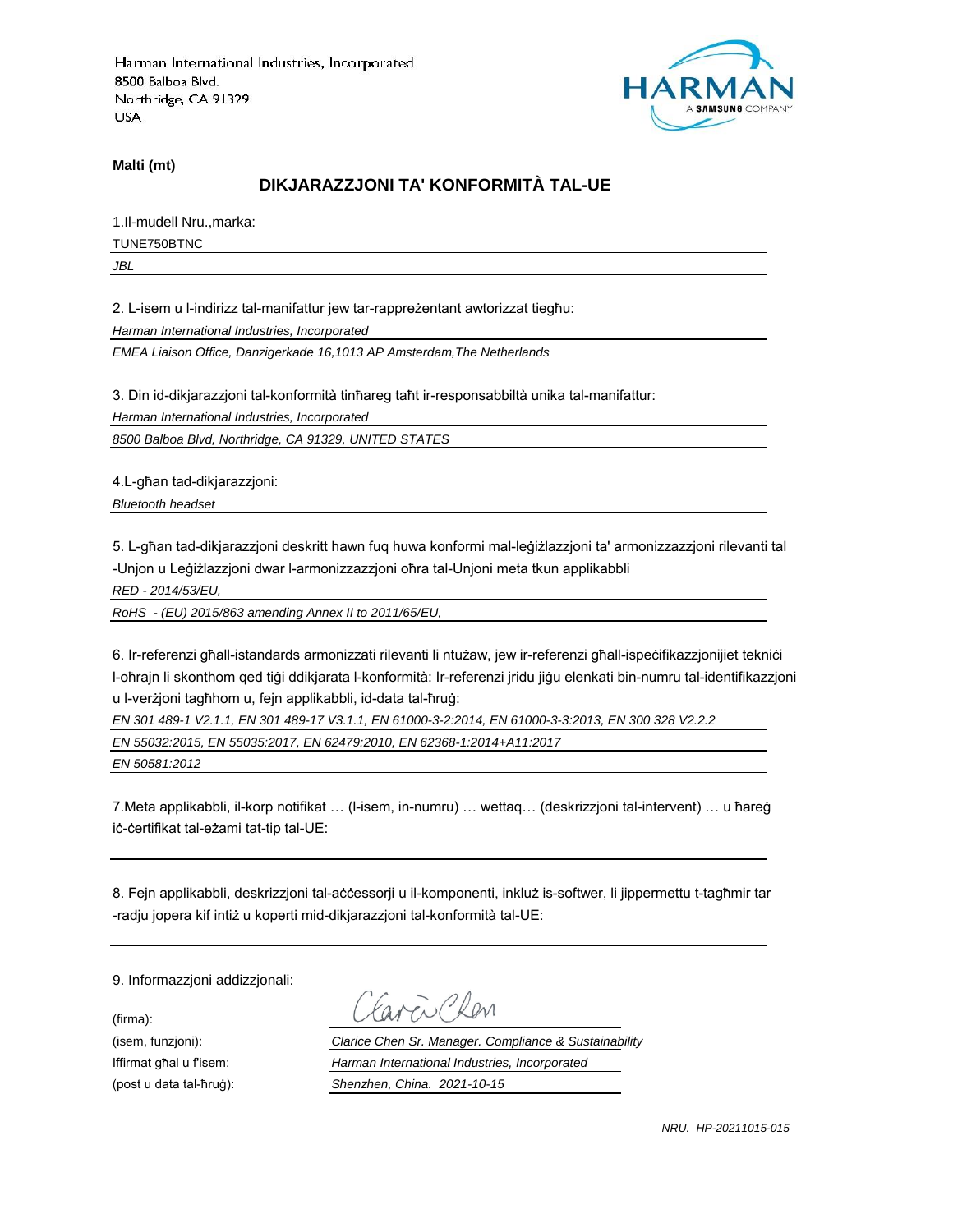

**português (pt)**

## **DECLARAÇÃO UE DE CONFORMIDADE**

1. Modelo Nº.,marca:

TUNE750BTNC

*JBL*

2. Nome e endereço do fabricante ou do respetivo mandatário:

*Harman International Industries, Incorporated*

*EMEA Liaison Office, Danzigerkade 16,1013 AP Amsterdam,The Netherlands*

3. A presente declaração de conformidade é emitida sob a exclusiva responsabilidade do fabricante:

*Harman International Industries, Incorporated*

*8500 Balboa Blvd, Northridge, CA 91329, UNITED STATES*

4. Objeto da declaração:

*Bluetooth headset*

5.O objeto da declaração acima mencionada está em conformidade com a legislação de harmonização da União aplicável, Outra legislação de harmonização da União, se aplicável:

*RED - 2014/53/EU,*

*RoHS - (EU) 2015/863 amending Annex II to 2011/65/EU,*

6. Referências às normas harmonizadas aplicáveis utilizadas ou às outras especificações técnicas em relação às quais a conformidade é declarada. As referências devem ser enumeradas com os respetivos números de identificação e versão e, se for caso disso, a data de emissão:

*EN 301 489-1 V2.1.1, EN 301 489-17 V3.1.1, EN 61000-3-2:2014, EN 61000-3-3:2013, EN 300 328 V2.2.2*

*EN 55032:2015, EN 55035:2017, EN 62479:2010, EN 62368-1:2014+A11:2017* 

*EN 50581:2012*

7. Se aplicável, o organismo notificado: (nome, número)... efetuou… (descrição da intervenção)… e emitiu o certificado de exame UE de tipo:

8. Se aplicável, descrição dos acessórios e/ou componentes, incluindo o software, que permitem que o equipamento de rádio funcione conforme o pretendido, abrangidos pela declaração UE de conformidade:

9. Informações complementares:

(assinatura):

Chen

(nome, cargo) : *Clarice Chen Sr. Manager. Compliance & Sustainability* Assinado por e em nome de: *Harman International Industries, Incorporated* (local e data de emissão) *Shenzhen, China. 2021-10-15*